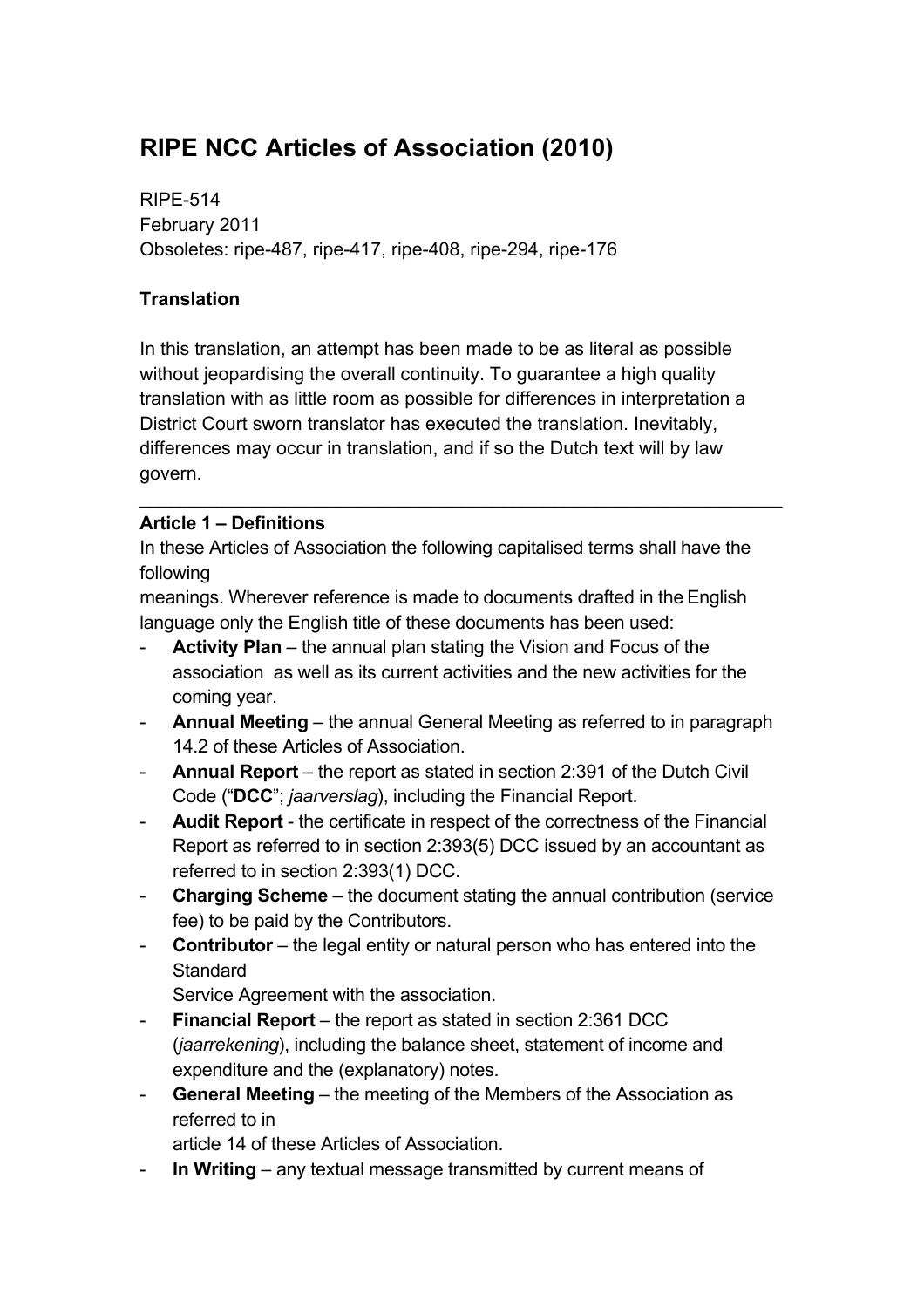(electronic)

communication, including (postal) mail and e-mail, but not including verbal communication and Short Messaging Service (SMS).

**Members** – candidate or full members of the association as referred to in article 4 of these Articles of Association. A Contributor is a Member, except in the situations

mentioned in paragraph 4.1 of these Articles of Association.

- **Standard Service Agreement (SSA)** – the agreement entered into between the

association and a Contributor whereby the association has undertaken to provide the undertaken to pay for those services.

**Supporter** – the legal entity or natural person who has entered into an agreement with association to make annual donations to support the association (supporter agreement).

# **Article 2 – The Association: Name and Seat**

2.1 The name of the Association is: **Réseaux IP Européens Network Coordination Centre (RIPE NCC)**.

The name of the Association may be abbreviated to RIPE NCC.

2.2 The official seat of the Association is in Amsterdam, the Netherlands.

# **Article 3 – The Association: Objective**

The objective of the Association is to perform activities for the benefit of the Members,

primarily activities that the Members need to organize as a group. This object can be sub-

divided into the following activities:

- Registration Activities related to the role of the Association as Regional Internet

Registry;

- Co-ordination Activities, including the support of the stable operation of the Internet;
- Administration Activities, including all regular reports and administrative support as well as all other general administrative tasks which cannot be attributed to a specific activity;
- New Activities, including all activities which are necessary to react to the rapidly

changing world of the Internet; and to do all that is connected therewith or may be

conducive thereto, all this in the widest sense of the word. Making profit is not an

object of the Association.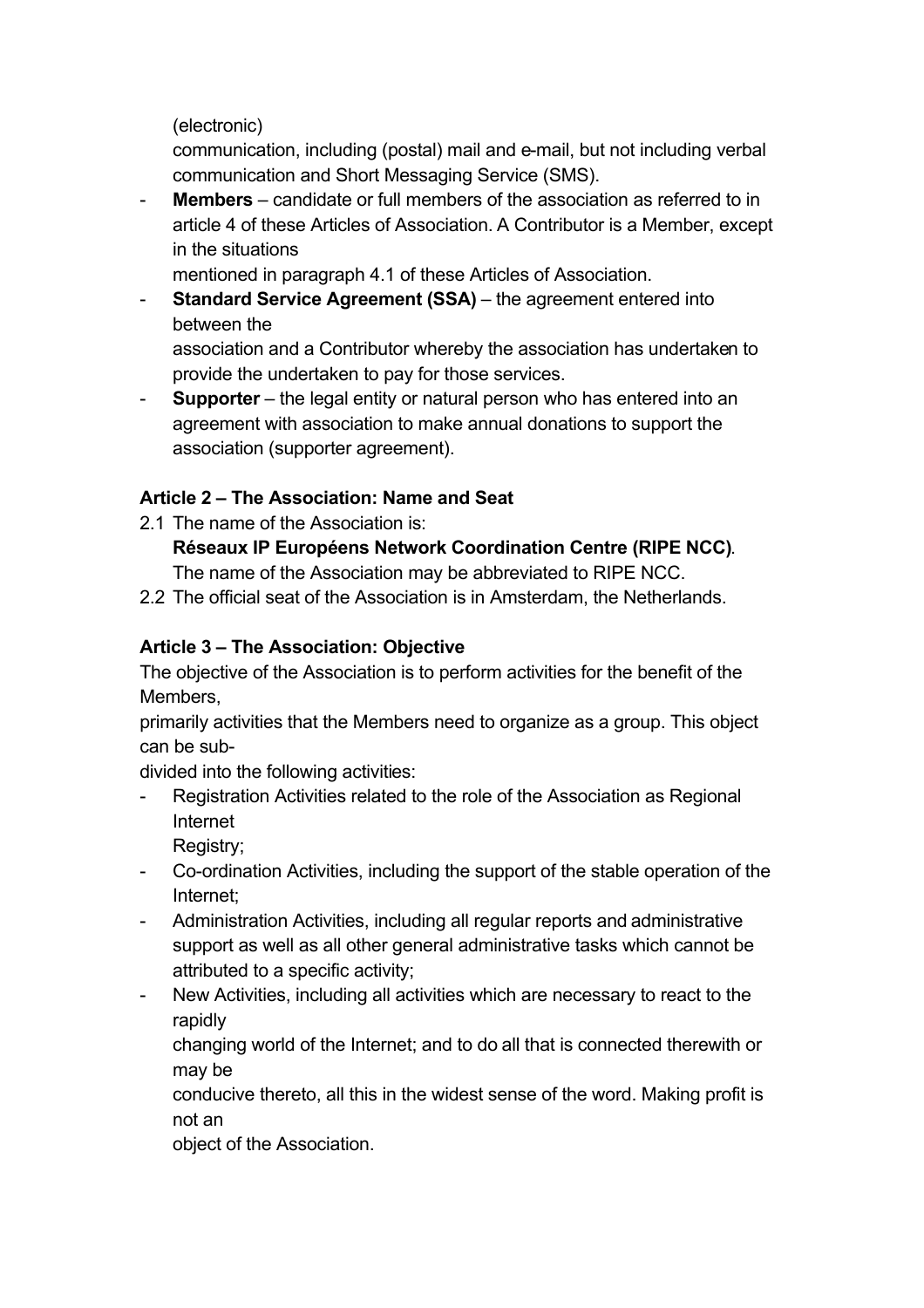### **Article 4 – Membership: candidate and full members**

- 4.1 Contributors shall become candidate members of the Association, unless:
	- a. if it concerns a legal entity: the Membership of the Association is not possible due to legal or statutory restrictions;
	- b. if it concerns a natural person: the person concerned is an employee of the

Association.

- 4.2 After a period of six (6) months the candidate membership of the Association shall be converted into full membership.
- 4.3 If in these Articles of Association the terms Membership and Members are used, they shall also be understood to mean candidate membership and candidate members, unless otherwise stated.

# **Article 5 – Membership: Register**

- 5.1 The Executive Board shall keep a Register in which the names and addresses of all Members are recorded, stating the date on which the Standard Service Agreement was signed, on which date their Membership started.
- 5.2 The Register as mentioned in paragraph 5.1 will record which natural person/persons is/are duly authorised to:
	- a. represent the Member at the General Meeting;
	- b. serve as the Member's Administrative Contact;
	- c. serve as the Member's Technical Contact.
- 5.3 Members shall notify the Executive Board of the authorised person(s) as referred to in paragraph 5.2 and of any changes therein. Without such notification, the person identified as the authorised person in the Standard Service Agreement and the designated Administrative Contact and Technical Contact shall be recorded in the Register as persons authorised to represent the Member at the General Meeting.
- 5.4 Every Member shall notify the Executive Board of the address, including an e-mail

address, to be used by the Association to give that Member notice of the **General** 

Meeting. Without such notification, the postal address stated in the Standard **Service** 

Agreement and the last designated e-mail address of the Administrative Contact of that Member shall be recorded in the Register as the address(es) to be used by the Executive Board for sending convocations for a General Meeting.

5.5 The Register will record which members have agreed to the procedure of electronic

Participation and voting. For each of these members the Register will record which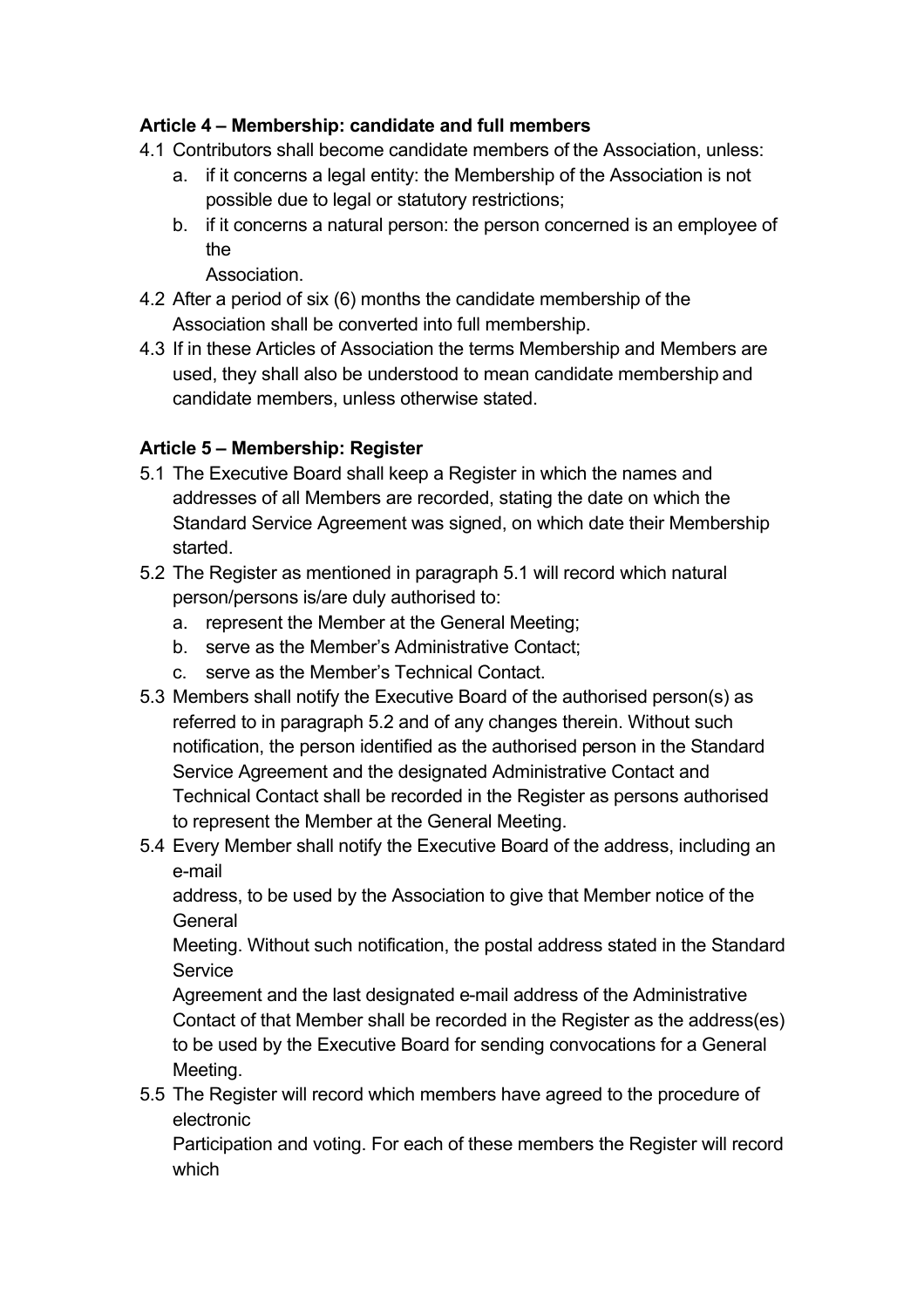natural persons are authorised to cast votes electronically.

### **Article 6 – Membership: End of Membership**

- 6.1 Membership shall end:
	- a. on the death (natural person) or the dissolution (legal entity) of a Member;
	- b. by notice of termination by the Association in accordance with this article;
	- c. by notice of termination by the Member in accordance with this article;
	- d. by notice of termination upon termination of the Standard Service Agreement with the Association;
	- e. by notice of termination if the Membership is no longer possible due to legal or

statutory restrictions; or

f. if the Member is a natural person: by notice of termination upon the person

becoming an employee of the Association.

- 6.2 The Association may give notice of termination of Membership if the Association cannot reasonably be required to continue the Membership. Notice of termination by the Association shall be given by the Executive Board, which must observe a reasonable period of notice. The length of such notice shall be dependent on the severity of the reason for termination. In the event the Membership is terminated pursuant to paragraph 6.1 e or 6.1f, notice of termination may be given with immediate effect.
- 6.3 Notice of termination of Membership by a Member may only be given with three months' notice. However, said Member can terminate his Membership with immediate effect (by notice of termination) if the Member cannot reasonably be required to continue the Membership.
- 6.4 If the applicable notice period as referred to in the provisions of the preceding paragraphs is not observed, the Membership shall terminate at the earliest time possible after the date on which notice was given.
- 6.5 A Member may immediately terminate his Membership without observing any period of notice within one month after having become aware or after having been notified of a resolution restricting his rights or increasing his obligations, in which case the resolution shall not apply to him. However, the Members shall not have such right to immediately terminate their Membership within one month if it concerns a resolution which alters the rights and obligations relating to the annual contribution (service fee).
- 6.6 If Membership ends in the course of a financial year of the Association, the annual

contribution shall nevertheless remain due by the Member in full.

# **Article 7 – Membership: Contribution and Obligations**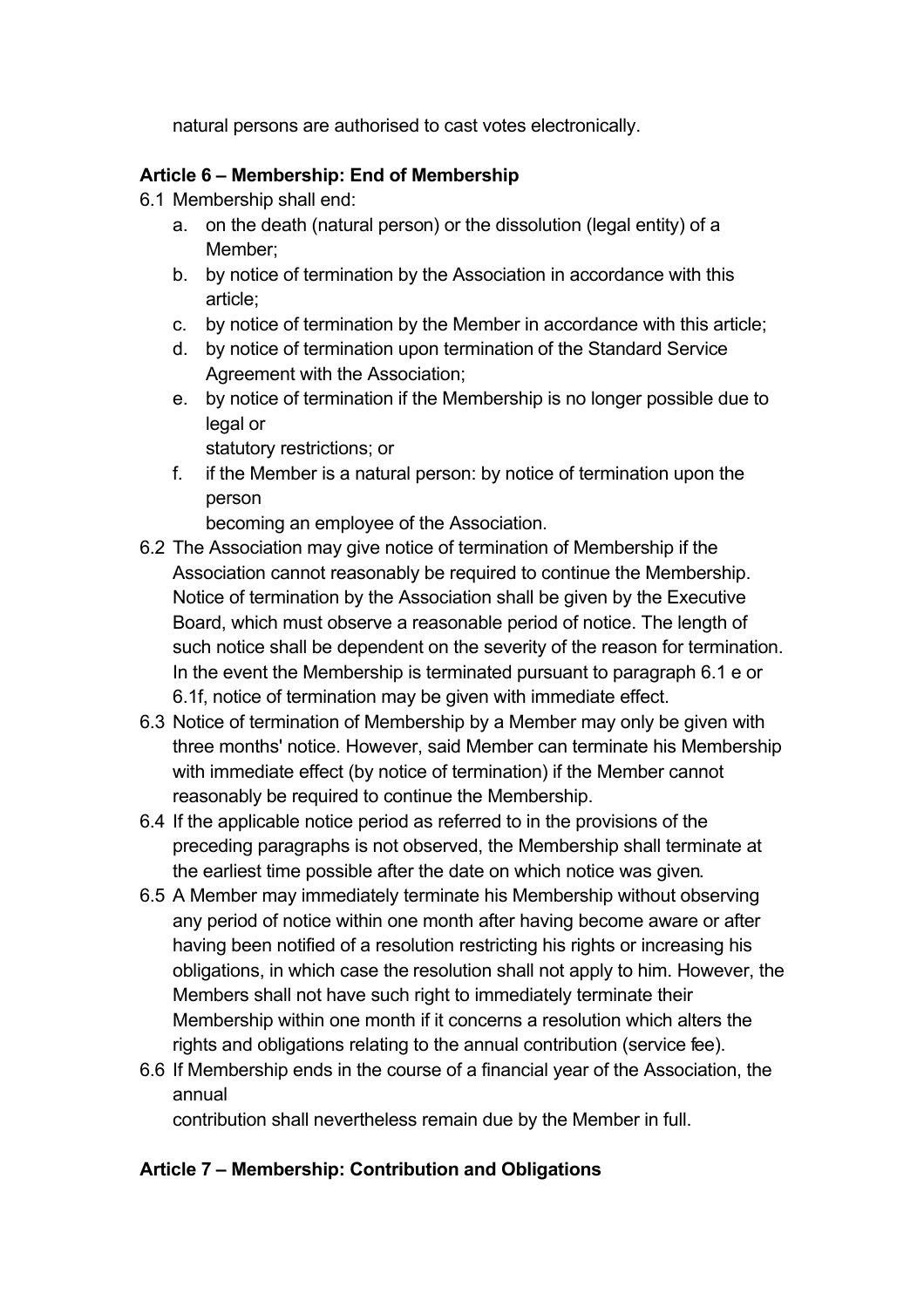- 7.1 The Members shall be obliged to pay an annual contribution pursuant to the Charging Scheme as referred to in the Standard Service Agreement. Each Charging Scheme adopted by the General Meeting shall continue to apply until a new Charging Scheme has been adopted.
- 7.2 Failure to pay (part of) the annual contribution will automatically result in suspension of the Member, during which period the Member cannot attend the General Meeting nor exercise his voting rights.
- 7.3 The Executive Board may attach obligations to the Membership of the Association,

provided that these obligations contribute to the realisation of the objects of the

**Association** 

#### **Article 8 – Executive Board: General**

- 8.1 Subject to the restrictions under the Articles of Association the Executive Board shall be charged with the management of the Association, including, but not limited to, the adoption and, where necessary, amendment of the budget and Activity Plan.
- 8.2 The Executive Board of the Association shall consist of at least three and at most five natural persons. They shall be members of the Board in a personal capacity and do not have to be Members of the Association. Employees of the Association cannot be appointed members of the Executive Board.
- 8.3 The Executive Board shall designate from its midst a chair, a secretary and a treasurer.
- 8.4 The secretary shall keep minutes of the proceedings at all meetings of the **Executive**

Board. The minutes shall be sent to the Executive Board members and shall be adopted by them In Writing as soon as possible after the meeting. Within two weeks of adoption the minutes of an Executive Board meeting shall be

published on the website of the Association.

#### **Article 9 – Executive Board: Appointment, Suspension and Dismissal**

9.1 The members of the Executive Board shall be appointed by the General Meeting from a list of nominees to be drawn up by the Members. A nomination for the appointment of a member of the Executive Board shall need the written support of at least five Members. If three weeks before the General Meeting the number of candidates nominated for appointment as referred to above does not exceed the number of vacancies, the Executive Board shall have to nominate one or more candidates for appointment so that the total number of proposed candidates shall exceed the number of Executive Board members to be appointed by the General Meeting.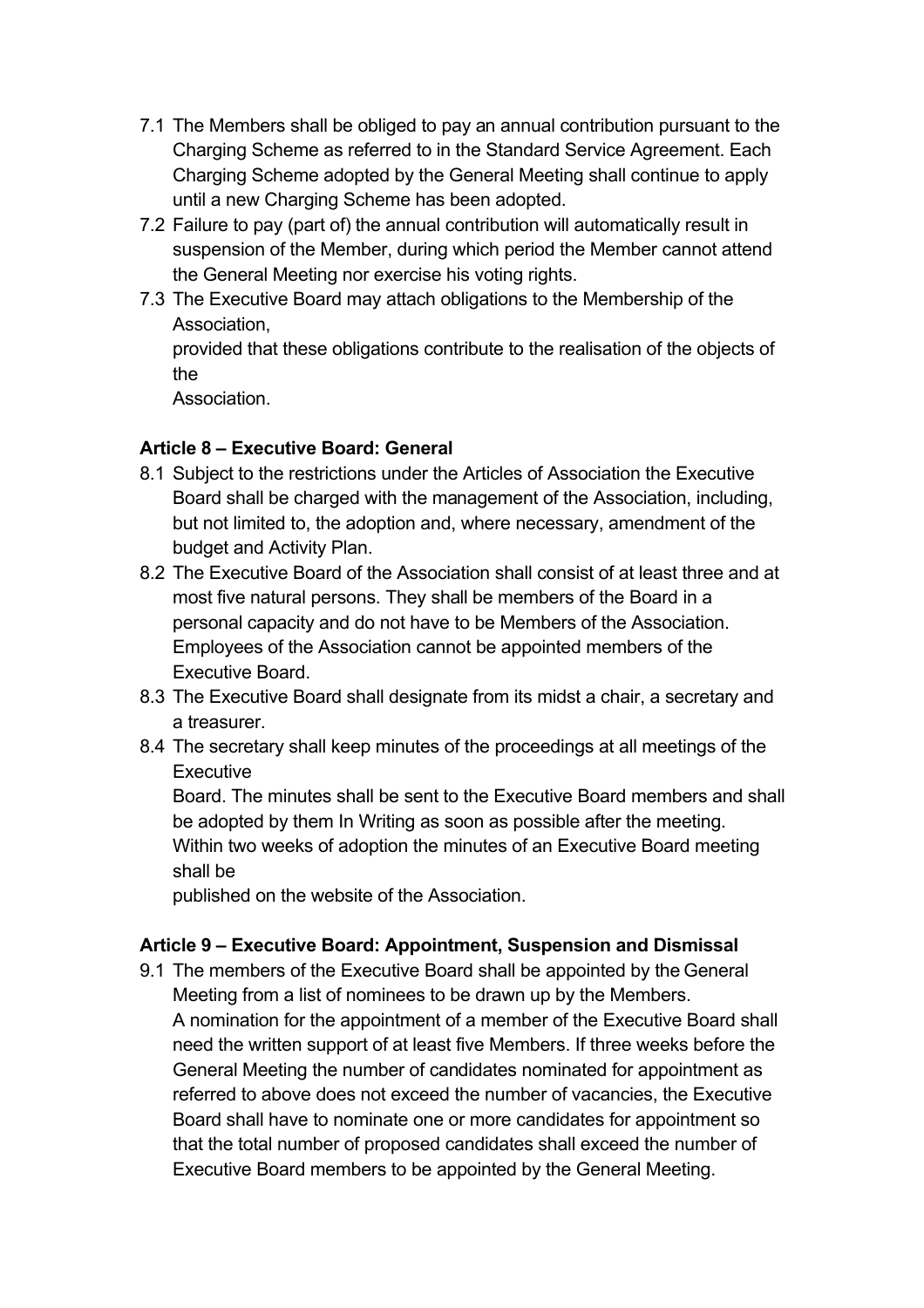- 9.2 If the members or the Executive Board should fail to draw up a list of nominees within three months after the vacancy has occurred, the General Meeting may appoint a member of the Executive Board at its own discretion.
- 9.3 The Executive Board may decide to appoint natural persons as advisers to the Executive Board. An adviser to the Executive Board can attend all Executive Board meetings. He/she can advise the Executive Board on all subjects. An adviser to the Executive Board is not an Executive Board member and therefore does not have the right to vote at meetings of the Executive Board.
- 9.4 A member of the Executive Board may be suspended or dismissed by the **General** Meeting at any time. A resolution to suspend or dismiss a member of the **Executive**

Board shall require a majority of at least two thirds of the votes cast.

- 9.5 Any suspension may be extended one or more times, but may not last longer than three months in total. If at the end of that period no decision has been taken on termination of the suspension or on dismissal, the suspension shall end.
- 9.6 The membership in the Executive Board shall become effective at the end of the General Meeting at which the member was appointed and shall automatically terminate at the end of the Annual Meeting in the third calendar year after the year in which the Executive Board member was appointed. An Executive Board member shall be eligible for immediate reappointment.
- 9.7 If a member of the Executive Board is appointed to an interim vacancy, then in

derogation of paragraph 9.6 membership shall terminate at the end of the Annual Meeting in the third calendar year after the year in which his/her predecessor was

appointed. 9.8 If a member of the Executive Board is appointed to a vacancy which was not filled prior to his/her appointment, then in derogation of paragraph 9.6

- membership shall terminate at the end of the Annual Meeting in the calendar year as determined by the Executive Board in accordance with a schedule of appointment and termination to be drawn up by the Executive Board.
- 9.9 Furthermore, membership in the Executive Board shall end by a three months notice of termination by this Executive Board member or by his/her death.

# **Article 10 – Executive Board: Authority and Representation**

10.1 The Executive Board shall have full authority provided there are at least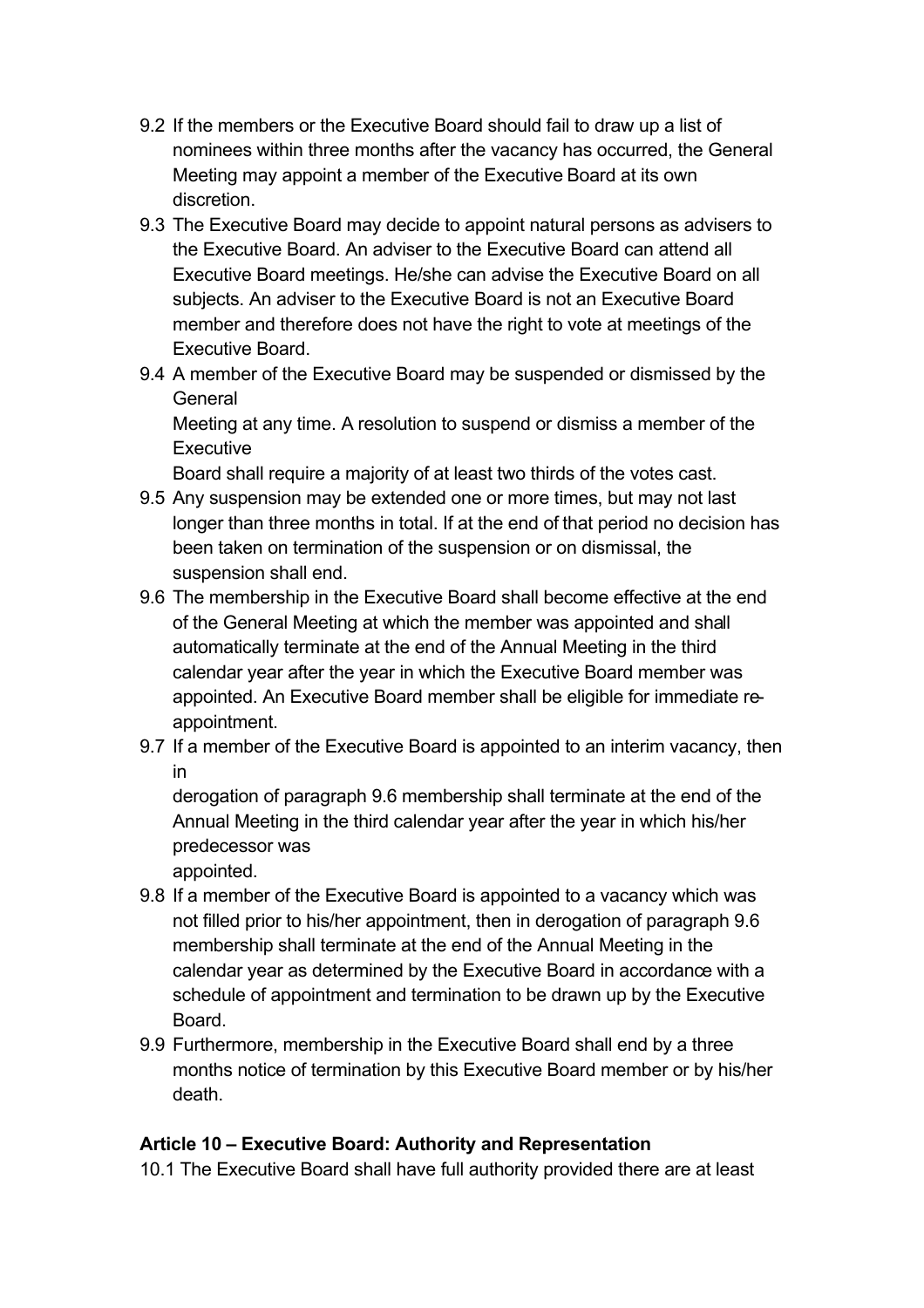two members of the Executive Board left. If there are fewer than three members left, the Executive Board shall as soon as possible convene a General Meeting at which one or more new Executive Board members shall be appointed.

- 10.2 The Executive Board may, at its own discretion, consult the Members about any decisions it plans to take.
- 10.3 Subject to the prior approval of the General Meeting the Executive Board has authority to enter into agreements to purchase, dispose of or encumber registered property or to enter into agreements whereby the Association commits itself as guarantor or joint and several debtor, warrants performance by a third party or undertakes to provide security for a debt of a third party. The said approval shall also apply to the authority to represent the Association in respect of such acts.
- 10.4 The authority to represent the Association shall be vested in the Executive Board. Two members of the Executive Board, acting jointly, shall also be authorised to represent the Association.

However, in all matters in which the Association has a conflict of interest with one or more members of the Executive Board, the General Meeting may designate one or more persons in order to represent the Association.

10.5 Acts by the Association intended to have legal effect against a Member of the Association or a member of the Executive Board shall be put In Writing.

#### **Article 11 – Approval of Resolutions of the Executive Board**

- 11.1 The General Meeting shall be authorised to subject resolutions of the Executive Board other than those mentioned in paragraph 10.3 - to its approval. These resolutions shall be clearly specified and notified to the Executive Board In Writing.
- 11.2 The lack of approval as referred to in paragraph 11.1 does not affect the representative authority of the Executive Board or its members.

#### **Article 12 – Management Team**

- 12.1 The Executive Board shall appoint a Management Team consisting of one or more Managing Directors who shall be employed by the Association.
- 12.2 The Executive Board shall delegate to the Management Team all operational decisions with respect to the Standard Service Agreements.
- 12.3 The Executive Board may delegate other powers to the Management Team and give a limited power to one or more members of the Management Team to represent the Association.
- 12.4 There is an arbitration procedure in place for the settlement of disputes between Contributors and/or Members of the Association on the one hand and the Management Team on the other regarding decisions of the Management Team with respect to the Standard Service Agreements. The Executive Board may appoint new arbiters to the arbitration pool,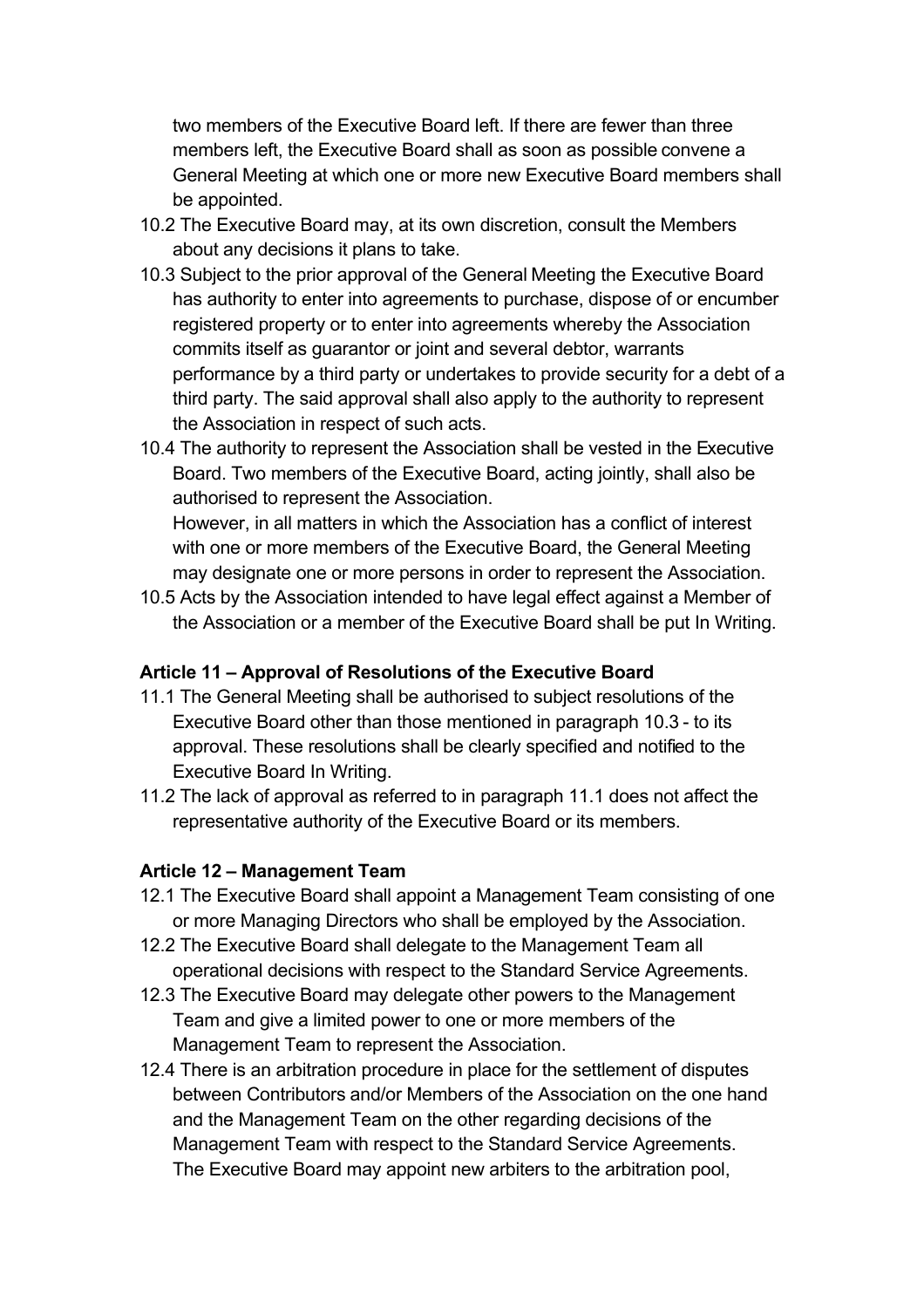propose the dismissal of current arbiters and propose changes the arbitration procedure. The authority to approve new arbiters, to dismiss current arbiters or to change the arbitration procedure is vested in the General Meeting.

- 12.5 The Management Team will be invited to attend the meetings of the Executive Board.
- 12.6 The remuneration and further conditions of employment for each member of the Management Team shall be determined by the Executive Board.
- 12.7 The Executive board may lay down regulations regarding the duties of the Management Team or the individual members of the Management Team.

#### **Article 13 – Financial Year. Financial Report. Annual Report**

- 13.1 The financial year of the Association shall coincide with the calendar year.
- 13.2 The Executive Board shall keep notes in respect of the financial position of the Association in such a manner that the rights and obligations of the Association can be ascertained at any time.
- 13.3 At the Annual Meeting the Executive Board shall submit an Annual Report on the course of business of the Association and on the policy conducted.
- 13.4 The Executive Board shall submit the Financial Report and Audit Report for the

approval of the Annual Meeting. These documents shall be signed by the members of the Executive Board; if one or more signatures are missing, this shall be stated giving the reason(s).

13.5 After expiration of the period as referred to in paragraph 14.2, any Member of the

Association may commence legal proceedings against all the members of the Executive Board in order to enforce the obligations as stated in paragraph 13.3 and 13.4.

13.6 The Executive Board shall keep the records referred to in this article for the legally

required period.

# **Article 14 – General Meeting: General Meetings. Annual Meetings. Extraordinary**

#### **General Meetings**

- 14.1 All powers of the Association not conferred in other constituent bodies by law or by these Articles of Association shall be vested in the General Meeting.
- 14.2 The Annual Meeting shall be held within six months after the end of the financial year. If the General Meeting has decided to extend this period pursuant to the provisions of paragraph 15.5(a), the Annual Meeting shall be held no later than on the day on which the period of extension ends.
- 14.3 Extraordinary General Meetings shall be held as often as the Executive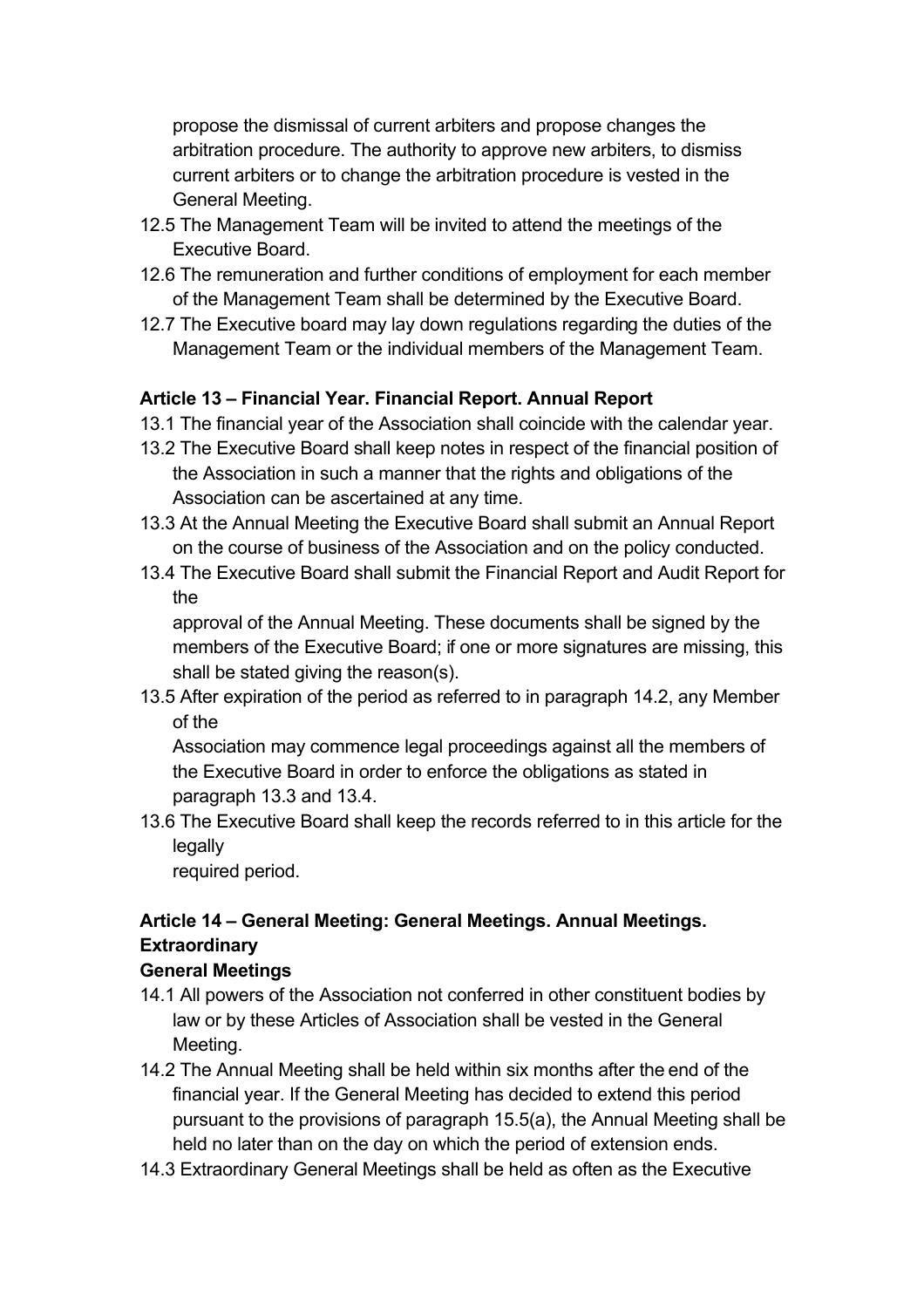Board deems necessary.

# **Article 15 – General Meeting: Convocations. Agenda. Resolutions**

- 15.1 The Executive Board shall send the convocations for the General Meeting, including the agenda containing the subjects for the General Meeting, a URL to the verbatim text of the proposed resolutions and, if applicable, the draft Activity Plan and draft budget, to the Members at least four weeks before the Meeting. In the event the Executive Board does not have full authority under paragraph 10.1 of these Articles of Association, the authority to convoke a meeting shall be vested in the Management Team.
- 15.2 General Meetings shall be convened by the Executive Board by letters sent to the addresses as recorded in the Register (see article 5). Provided a Member has agreed with this in advance, the Executive Board may also e-mail the text of the notice to the e-mail address of said Member as recorded in the Register.
- 15.3 The agenda for the Annual Meeting shall include the following subjects:
	- a. the adoption of the Financial Report;
	- b. the discharge of the Executive Board with regard to its actions as they appear from the Annual Report;
	- c. the filling of any vacancies in the Executive Board.
- 15.4 The following subjects shall be placed on the agenda for the Annual Meeting or on the agenda for another General Meeting to be held in the same calendar year:
	- a. a discussion of the draft Activity Plan and draft budget after a presentation by the Executive Board;
	- b. the adoption of the Charging Scheme with respect to the coming financial year upon proposal of the Executive Board;
	- c. a discussion of the policy and the quality of services (to be) rendered by the

**Association** 

- 15.5 If applicable, the agenda for the Annual Meeting or another General Meeting shall also include the following subjects:
	- a. the extension of the period within which the Executive Board shall submit the Annual Report (as referred to in paragraph 14.2), which shall also constitute an extension of the period within which the Annual Meeting - at which the Annual Report is to be submitted - shall be held;
	- b. the filling of any vacancies in the Executive Board;
	- c. upon proposal by the Executive Board: adoption of amendments to the Standard Service Agreement;
	- d. upon proposal by the Executive Board: approval of new arbiters and/or dismissal of current arbiters and/or adoption of amendments to the arbitration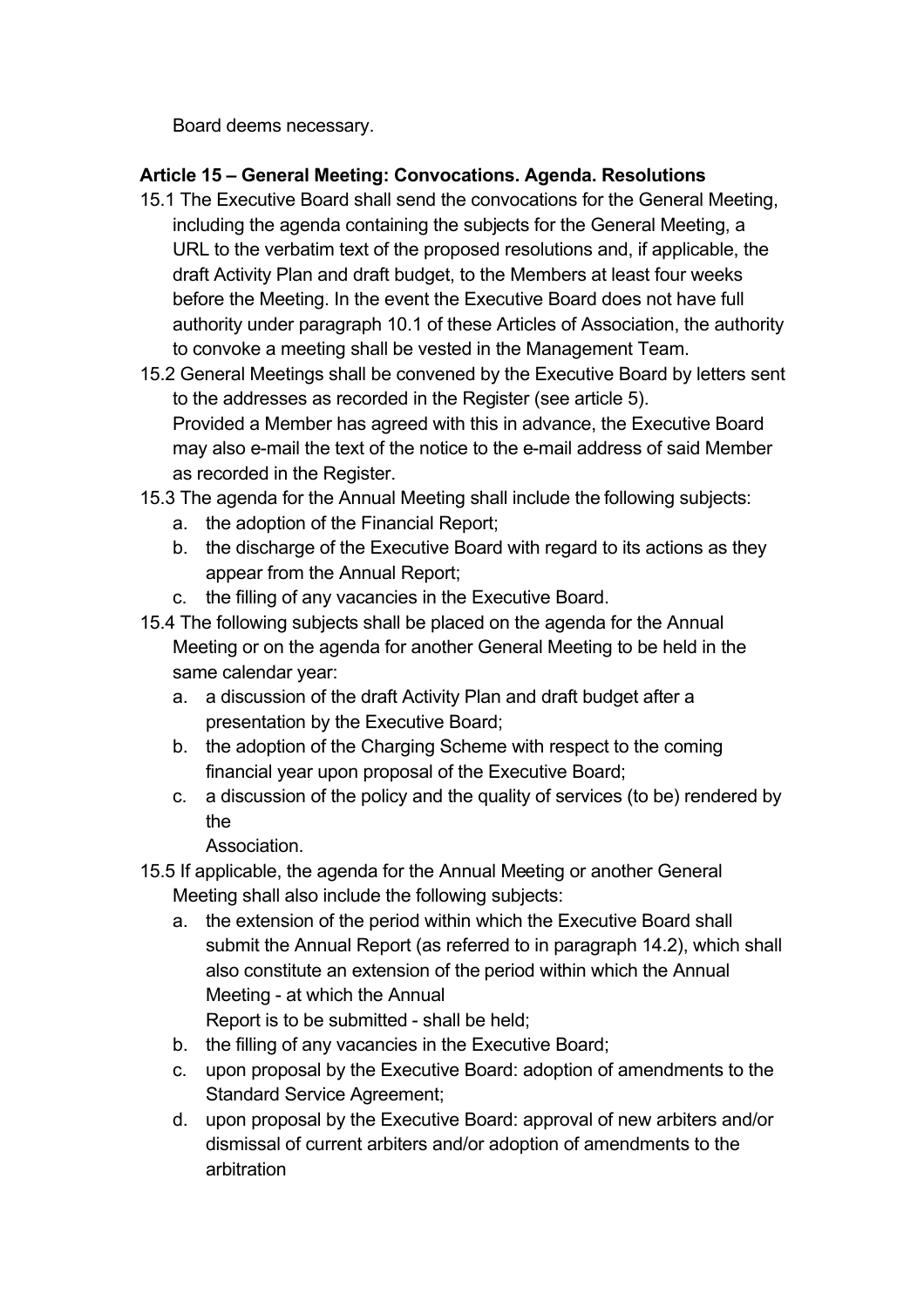procedure;

- e. other proposals and/or discussion points put forward by the Executive Board or (a group of) Members of the Association (pursuant to paragraph 15.6) and announced in the convocation for the Meeting.
- 15.6 On the written application of a group of Members who are jointly entitled to cast at least two percent (2%) of the total number of possible votes, other subjects will be added to the agenda. Such an application, accompanied by the verbatim text of the resolutions proposed by the said Members, shall have to be sent to the Executive Board at least two weeks before the Meeting.

The Executive Board shall immediately send the verbatim text of the resolutions

proposed by the said Members to all the Members of the Association.

- 15.7 The General Meeting may only vote on resolutions with respect to subjects for which the verbatim text of the related proposed resolutions has been sent to the Members in the manner set out above.
- 15.8 On the written application of a group of Members who are jointly entitled to cast at least one-tenth (10%) of the total number of possible votes, the Executive Board shall convene a General Meeting within a period of four weeks. If the application has not been complied with within fourteen days, the applicants may then proceed to convene the Meeting themselves in the manner in which the General Meeting is convened by the Executive Board.
- 15.9 As long as all the Members of the Association are present or represented at a General Meeting, (legally) valid resolutions can be passed on all subjects brought up for discussion, even if the formalities prescribed by law or by these Articles of Association for the convocation and holding of Meetings have not been complied with, provided such resolutions are passed unanimously.

#### **Article 16 – General Meeting: Location. Admittance. Voting rights**

- 16.1 All General Meetings (including the Annual Meetings) shall be held in the place where the Association has its official seat, unless the Executive Board decides otherwise and states the place where the General Meeting is to be held in the convocation letter/e-mail.
- 16.2 Each Member of the Association, provided he/she has not been suspended, and each member of the Executive Board, whether or not Member of the Association, shall be entitled to attend the General Meeting. Members may be represented by the persons referred to in paragraph 16.4. Supporters as defined in Article 1 shall be entitled to attend the General Meeting as observers, without voting rights.

The chair of the General Meeting shall decide on the admittance of other persons.

16.3 Members and Supporters who wish to attend the Meeting shall notify the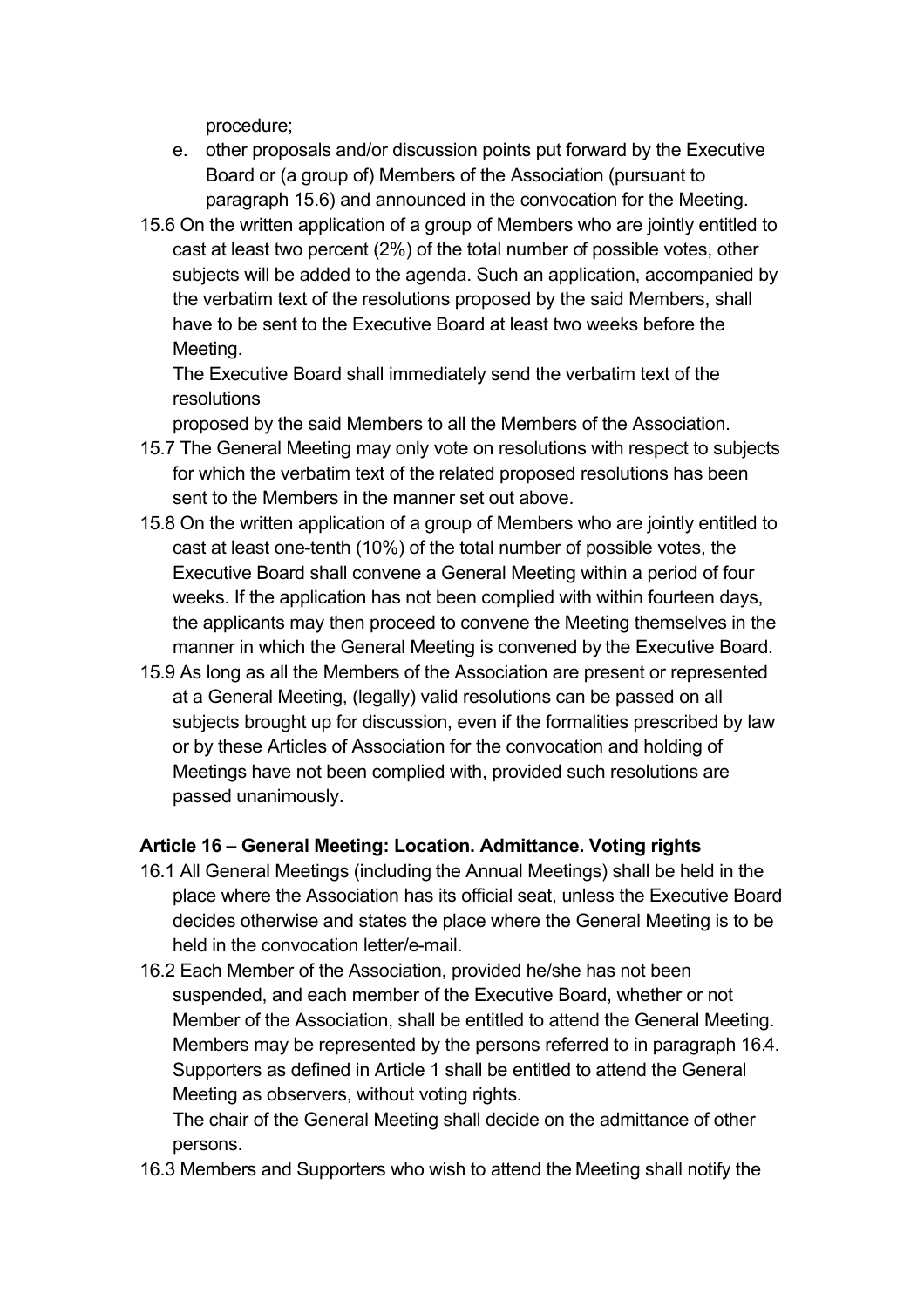**Executive** 

Board hereof.

If the Member at this Meeting:

- is to be represented by one or more employees or directors, the notification shall state the name(s) of the employee(s) or director(s) and specify who is allowed to exercise the voting right on behalf of that Member;
- is to be represented by a proxy, the notification has to be submitted no later than two weeks before the Meeting and shall state the name and address of the proxy. An employee of the Association cannot be a proxy.

16.4 The right to attend a General Meeting is limited to:

- a. in the case of a Member/natural person: the Member;
- b. in the case of a Member/legal entity: the natural person recorded as representative of said Member in the Register of the Association (see article 5);
- c. the employee(s) of the Member as stated in the notification referred to in article 16.3;
- d. an employee or director of the Member who submits proof before the commencement of the General Meeting that he/she is duly authorised to attend the General Meeting on behalf of the Member;
- e. a proxy as stated in the notification referred to in paragraph 16.3;
- f. in the case of a Supporter/natural person: the Supporter;
- g. an employee or director of the Supporter who submits proof before the commencement of the General Meeting that he/she is duly authorised to attend the General Meeting on behalf of the Supporter;
- h. other persons admitted by the chair of the General Meeting.
- 16.5 The right to exercise voting rights at a General Meeting is limited to:
	- a. in the case of a Member/natural person: the Member;
	- b. in the case of a Member/legal entity: the natural person recorded as representative of said Member in the Register of the Association (see article 5);
	- c. an employee or director of a Member who is authorised to exercise the voting right pursuant to the statement in the notification referred to in paragraph 16.3;
	- d. an employee or director who submits proof before the commencement of the

General Meeting that he/she is duly authorised to exercise the voting rights for said Member;

e. a proxy as stated in the notification referred to in paragraph 16.3 and who physically attends the General Meeting. Proxies are not entitled to vote by electronic means.

If there are two or more persons entitled to vote present for one Member at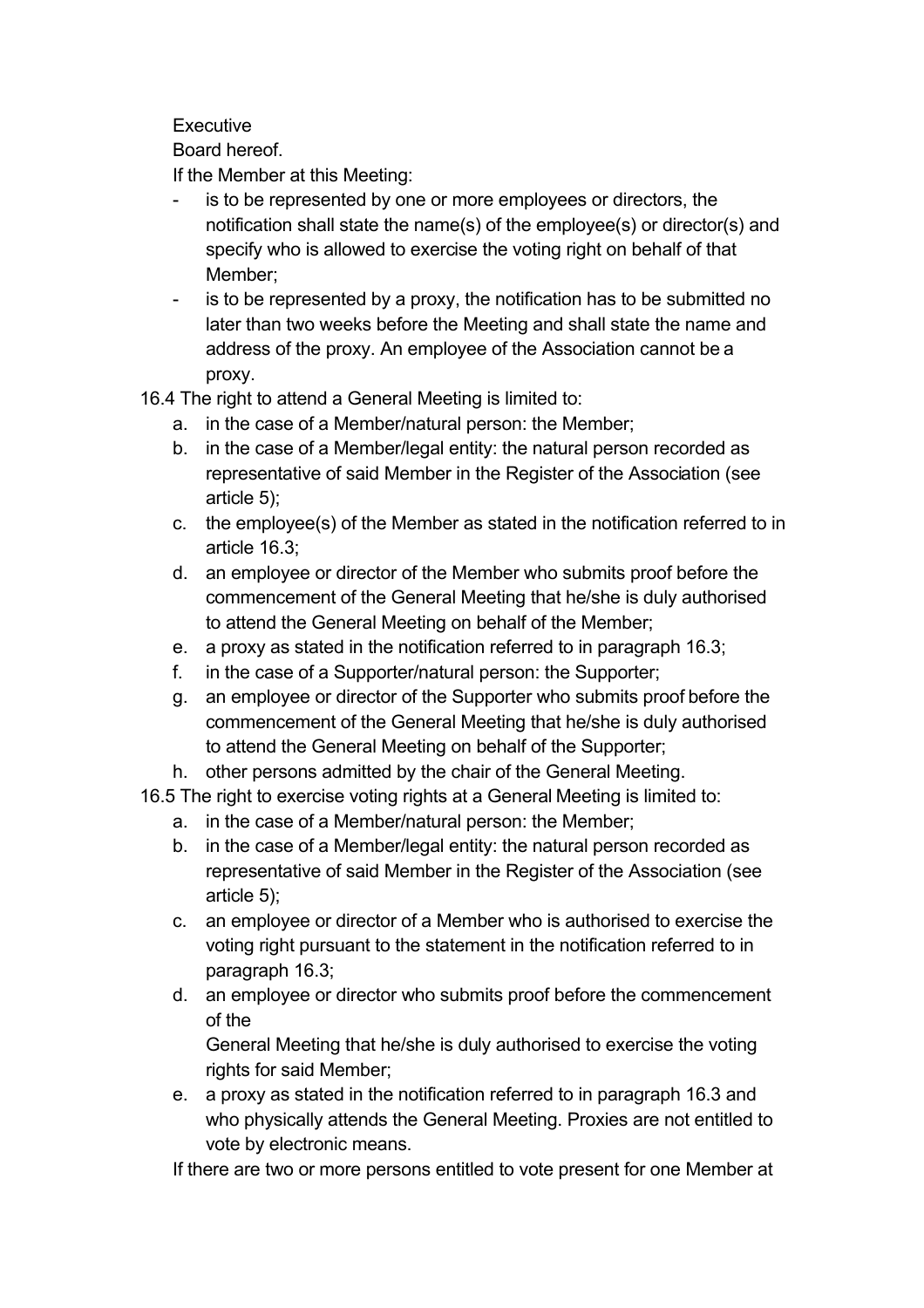a General Meeting, the person first present at the General Meeting shall be deemed to have the right to vote for that Member.

- 16.6 All natural persons who wish to attend the General Meeting and/or to exercise the right to vote at the General Meeting may be required to submit proof of their identity. All natural persons who wish to exercise the right to vote via electronic means will be required to submit proof of their identity, no later than two weeks before the General Meeting.
- 16.7 Each Member of the Association who has not been suspended shall have one vote.

Candidate Members shall not have the right to vote.

- 16.8 A proxy (as referred to in paragraph 16.5 (e)) may not cast more than one percent (1%) of the total number of possible votes of all Members of the Association, regardless of whether or not they are present or represented at the Meeting.
- 16.9 A member of the Executive Board who is not a Member of the Association or a

representative of a Member of the Association shall have the right to advise the General Meeting.

# **Article 17 – General Meeting: Electronic participation and voting**

17.1 In addition to the possibility of the members to physically attend the meeting, the

Executive Board may decide to open the possibility for the Members to attend the

General Meeting through electronic means at a remote location and to vote through

electronic means from a remote location for resolutions as specified by the Executive Board. Also, the Executive Board may decide to allow the Members in physical attendance at the General Meeting to cast their votes through electronic means. In addition the Executive Board may decide to open the possibility for the Members to electronically participate in deliberation at the General Meeting. The Executive Board shall regulate the (technical) procedure and the requirements for electronic attendance, voting and/or deliberation.

- 17.2 Members who are not yet registered as such in the register of members of the association (see paragraph 5.5) who wish to use the possibility to participate through electronic means in the General Meeting and vote electronically must express their agreement with the procedure and the requirements no later than two weeks before the General Meeting. Such agreement will be recorded in the register of members of the association (see paragraph 5.5).
- 17.3 The possibility to electronically participate, vote and/or deliberate in the General Meeting is without prejudice to the right of said member to (always)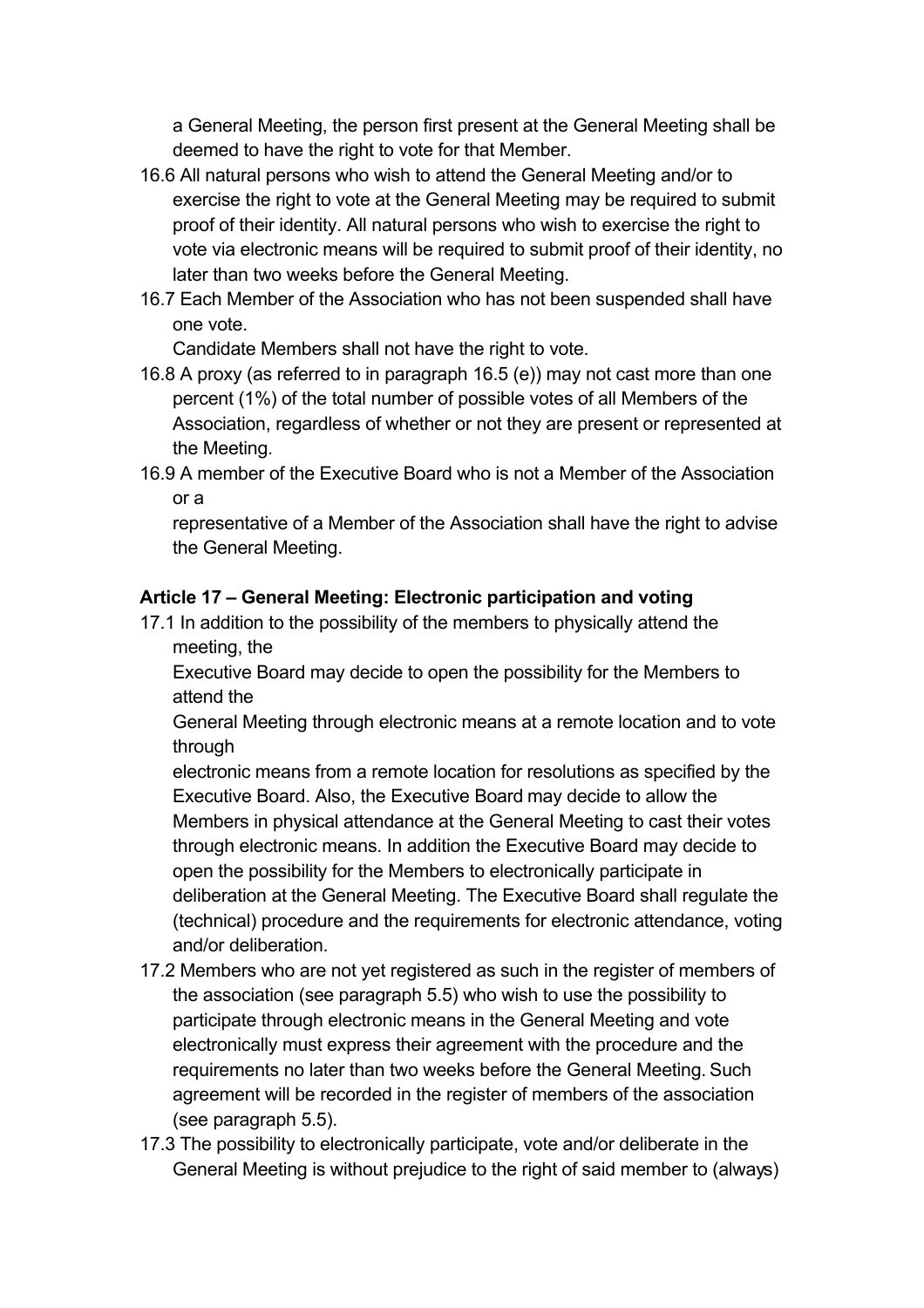physically attend or to be represented by proxy at the General Meeting, subject to the conditions as stated in Article 16. If a Member physically attends or is represented by proxy at the General Meeting, the right to vote for that Member will be with that natural person that physically attends the General Meeting or by the proxy holder representing him, respectively.

#### **Article 18 – General Meeting: Voting**

18.1 Except where otherwise stipulated by these Articles of Association or by law, all

resolutions shall be adopted by an absolute majority of the votes cast, i.e. greater than fifty percent (50%) of the votes cast.

- 18.2 The chair's verdict on the result of a vote as pronounced at the General Meeting shall be final and binding. The same shall apply to the chair's verdict as pronounced at the General Meeting on the content of an adopted resolution insofar as the Meeting voted on a proposal not recorded In Writing in a General Meeting at which all the Members of the Association are present or represented, as meant in paragraph 15.9.
- 18.3 If, however, the correctness of that verdict as mentioned in paragraph 18.2 is challenged immediately after its pronouncement, a new vote shall be taken if so desired by the absolute majority at the Meeting or, if the original vote was not taken per capita or by ballot, by someone present who was entitled to vote. As a result of such a new vote the original vote shall be void.
- 18.4 If it is an election of persons the following method is used. The voter ranks the

candidate(s) in order of preference (first choice, second choice, etc.). If, after the first round of voting, no candidate has an absolute majority, the candidate with the least number of votes is dropped and all ballots assigned to that candidate are recounted. The next preference of each of those voters is used to reassign their vote to one of the remaining candidates. This process is repeated until a candidate achieves an absolute majority vote (*Instant Runoff Voting*).

If more than one person received the smallest number of votes in a voting round, it shall be decided by drawing lots which of these persons shall not participate in the following round. If the votes tie in an election between two persons, it shall be decided by drawing lots who is elected.

In the case of multiple seat elections there will be a separate election process for each seat. The winner of a seat will not be eligible for another seat.

18.5 If the votes tie on subjects other than an election of persons, the proposal shall be

considered to have been rejected.

18.6 The chair shall decide on the method of voting in accordance with this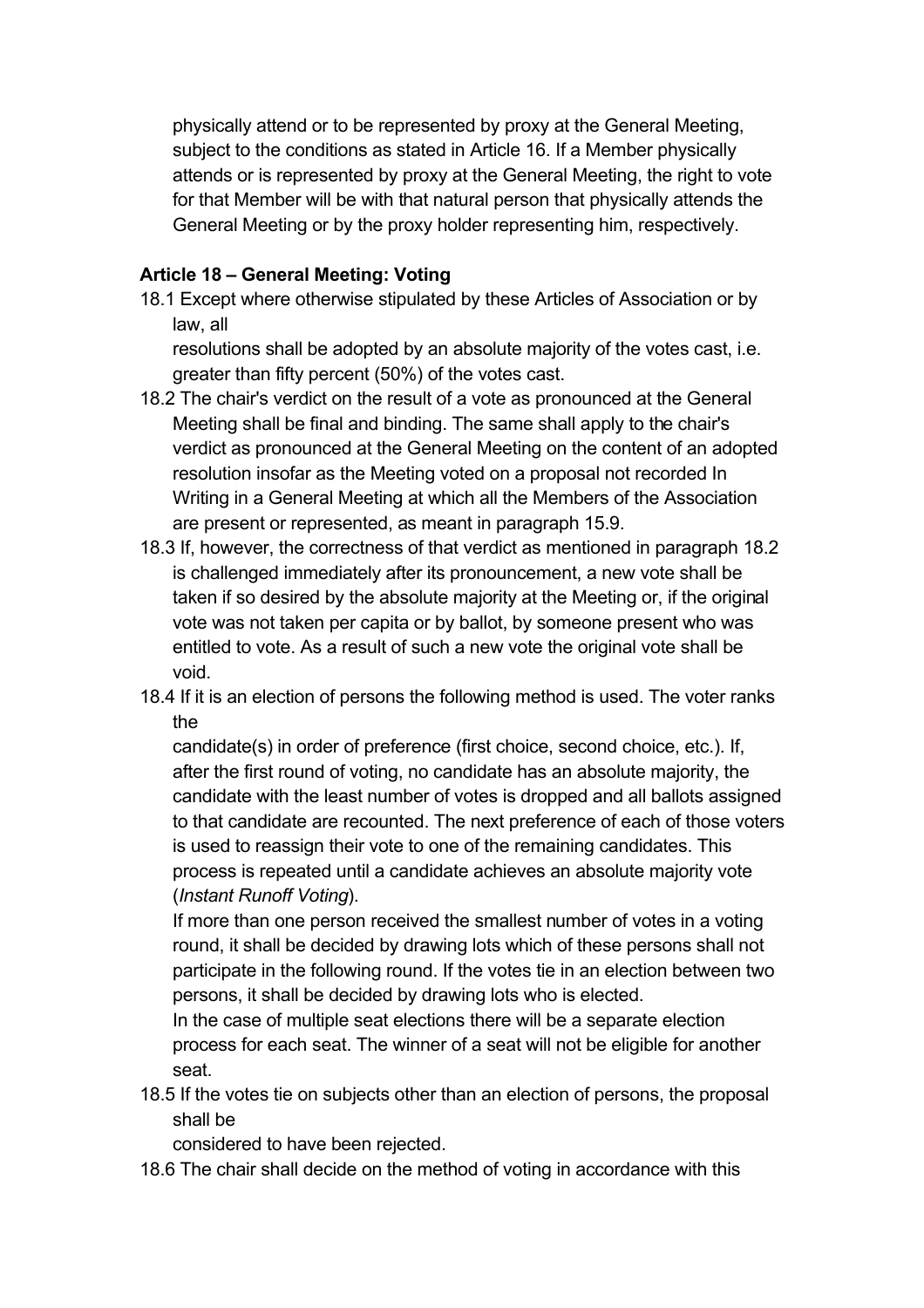paragraph. A vote may be taken by ballot or by a show of hands. If it concerns an election of persons the vote shall be taken by ballot. The chair shall be entitled to decide that votes on other issues shall also be taken by ballot. A ballot within the meaning of this article shall take place by means of closed, unsigned ballots.

Resolutions may be passed by acclamation, unless a person who is entitled to vote

demands a vote by ballot or by show of hands.

Each Member has the option to vote either at the General Meeting or by sending a ballot by electronic means to the Association. An incoming ballot by electronic means shall be valid only if received during the allotted time for the elections at the General Meeting.

18.7 Abstentions and invalid votes shall be considered as not having been cast. All votes, both valid and invalid, and all abstentions shall be recorded in the minutes.

#### **Article 19 – General Meeting: Chair. Minutes**

- 19.1 The General Meetings shall be presided over by the chair of the Executive Board; in the event that the chair of the Executive Board is absent, the longest serving member of the Executive Board who is present at the Meeting shall act as chair.
- 19.2 If no chair has been designated in accordance with paragraph 19.1, the Meeting shall itself choose a chair. Until such time the oldest natural person present at the Meeting who is a Member of the Association or a representative of a Member of the Association (as referred to in paragraph  $16.4(b)$ , (c) and (d)) shall act as chair.
- 19.3 The Executive Board shall keep records of the resolutions passed. If the Executive Board is not present at a Meeting, the chair of the meeting shall provide the Executive Board with a transcript of the text of the resolutions passed as soon as possible after the Meeting. The records shall be made available for inspection on the Association's website.

# **Article 20 – General Meeting: Passing of Resolutions Without Holding a Meeting**

- 20.1 All resolutions adopted In Writing by the Members without holding a Meeting shall have the same legal effect as a resolution passed at a Meeting, provided they were passed after the Executive Board was notified thereof and while duly observing the provisions in these Articles of Association and, furthermore, provided they were passed with the unanimous vote of all the Members.
- 20.2 The Executive Board shall keep records of the resolutions thus passed. Paragraph 19.3 shall apply accordingly.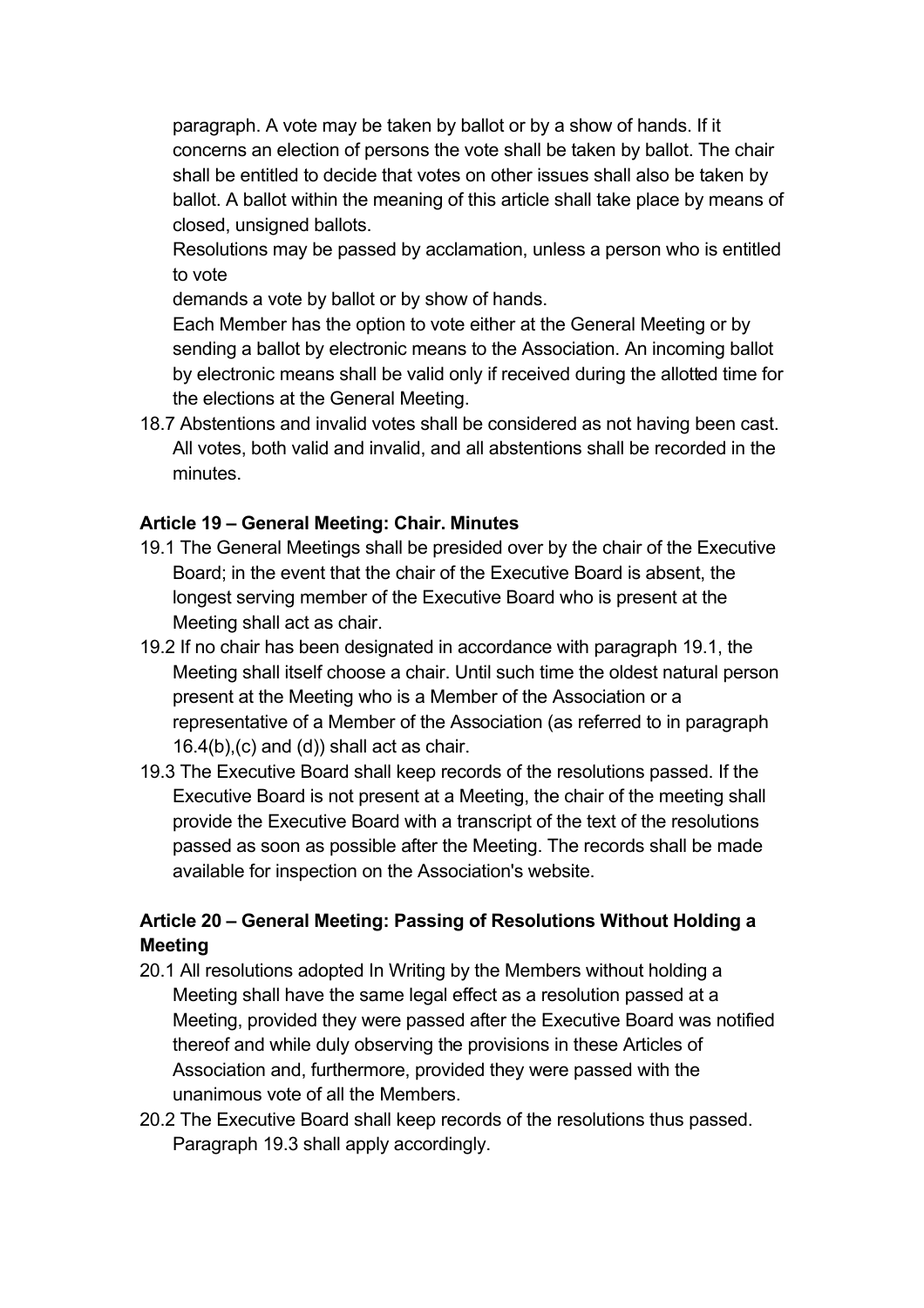### **Article 21 – Amendment of the Articles of Association and Dissolution**

- 21.1 No amendments of the Articles of Association may be made other than by a resolution of a General Meeting convoked by a notice stating that an amendment of the Articles of Association will be proposed at the General Meeting. The above will accordingly apply to a resolution to dissolve the Association.
- 21.2 A copy of the proposal, stating the proposed amendment(s) verbatim, must be deposited - at a location suitable for that purpose - by the persons convoking such a General Meeting at least four weeks before the Meeting for inspection by the Members until the end of the Meeting. Furthermore, a copy as referred to in the previous sentence shall be sent to all the Members In Writing simultaneously with the notice as referred to in paragraph 21.1.
- 21.3 A resolution to amend the Articles of Association or to dissolve the Association shall require a majority of at least two thirds of the votes cast.
- 21.4 The amendment of the Articles of Association shall take effect only upon the execution of a notarial deed of amendment. Each member of the Executive Board shall be authorised to have such a deed executed.

### **Article 22 – Liquidation / Winding up**

- 22.1 The liquidation/winding up of the Association shall be governed by the provisions of the laws of the Netherlands, especially the provisions of section 2:19 of the Dutch Civil Code: "Dissolution".
- 22.2 If applicable, the credit balance after liquidation/winding up will either be redistributed among the Members or be put in an independent foundation for the support of the Internet or for purposes most in keeping with the objects of the Association, as determined by the General Meeting.

#### **Artikel 1 - Definities**

In deze statuten zullen de volgende met hoofdletter geschreven termen de volgende betekenis hebben. Bij verwijzing naar uitsluitend in het Engels opgestelde documenten is de Engelse benaming van deze documenten aangehouden:

- **Accountantsverklaring** betekent: de verklaring met betrekking tot de juistheid van de Jaarrekening zoals vermeld in artikel 2:393 (5) BW verstrekt door een accountant zoals vermeld in artikel 2.393 (1) BW.
- Activity Plan betekent: het jaarlijkse plan dat de visie en focus van de vereniging beschrijft, alsmede de huidige activiteiten en de nieuwe activiteiten voor het komende jaar.
- **Algemene Vergadering** betekent: vergadering van de leden van de vereniging, zoals beschreven in artikel 14 van deze Statuten.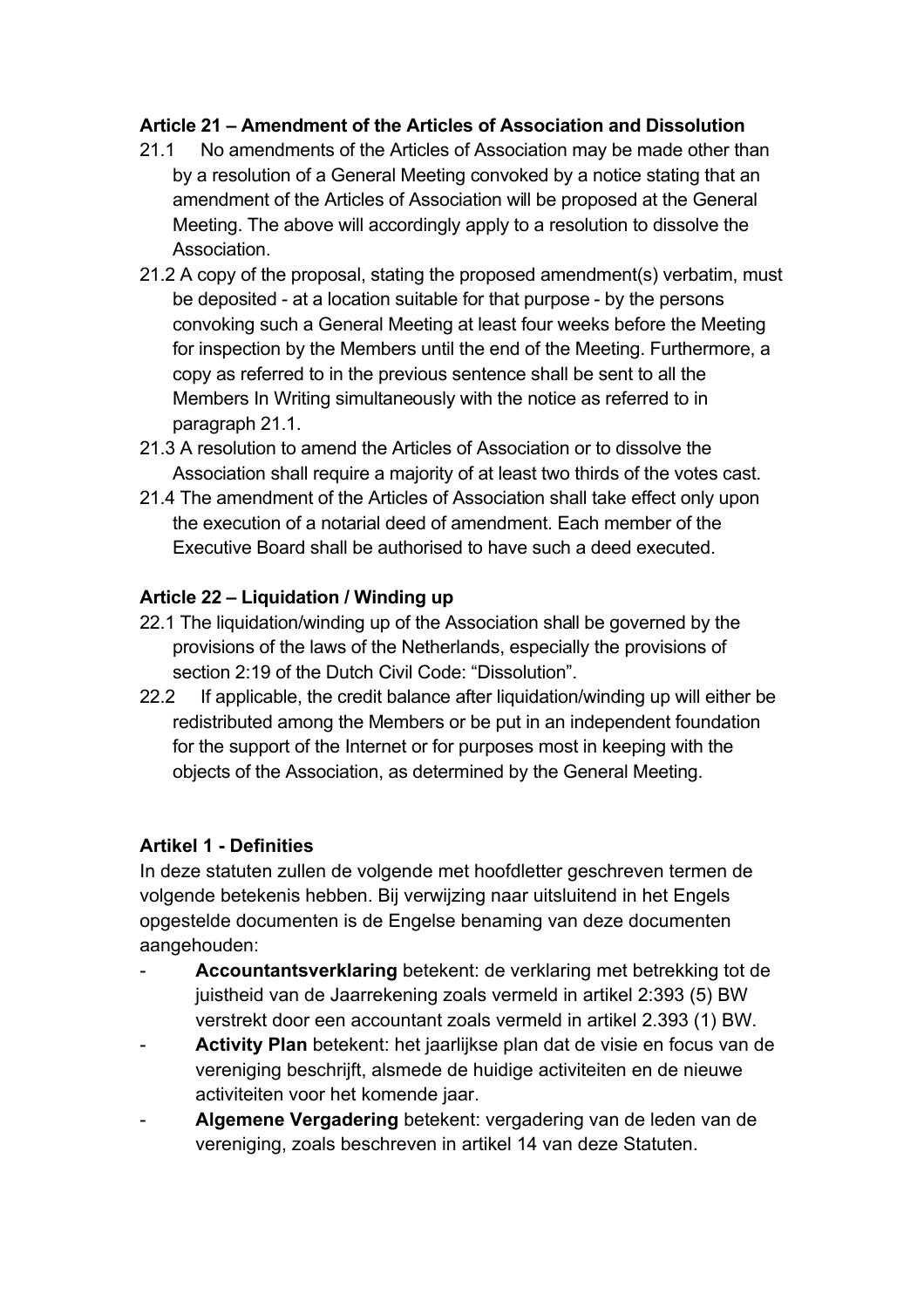- **Charging Scheme** betekent: het document dat de jaarlijkse te betalen contributie (service fee) door de Contributors bepaalt.
- **Contributor** betekent: de rechtspersoon of natuurlijk persoon die de Standard Service Agreement met de vereniging is aangegaan.
- **Jaarrekening** betekent: het rapport zoals vermeld in artikel 2:361 BW, bevattende de balans en de winst- en verliesrekening met de toelichting.
- **Jaarvergadering** betekent: de jaarlijkse Algemene Vergadering zoals beschreven in artikel 14.2 van deze Statuten.
- **Jaarverslag** betekent: het rapport zoals vermeld in artikel 2:391 van het Burgerlijk Wetboek ("BW"; jaarverslag), inclusief de Jaarrekening.
- Leden betekent: kandidaat Leden of volwaardige Leden van de vereniging, zoals vermeld in artikel 4 van deze Statuten. Een Contributor is een lid, behalve in de gevallen zoals vermeld in artikel 4.1 van deze Statuten.
- **Ondersteuner** betekent: de rechtspersoon of natuurlijk persoon die een overeenkomst met de vereniging is aangegaan om jaarlijks ter ondersteuning van de vereniging te doneren (supporter agreement).
- Schriftelijk betekent: elke tekstuele boodschap verzonden via huidige methode(s) van (elektronische) communicatie, inclusief post en e-mail, behalve mondelinge communicatie en Short Messaging Service (SMS).
- Standard Service Agreement (SSA) betekent: de overeenkomst tussen de vereniging en een Contributor, krachtens welke de vereniging de verplichting heeft om de diensten te verlenen (zoals aangegeven in de SSA) en de Contributor zich verbonden heeft om voor die diensten te betalen.

# **Artikel 2 - De vereniging: Naam en zetel**

2.1 De naam van de vereniging is: **Réseaux IP Européens Network Coordination Centre (RIPE NCC)**. De naam van de vereniging mag afgekort worden tot RIPE NCC.

2.2 De vereniging is gevestigd te Amsterdam, Nederland.

# **Artikel 3 - De vereniging: Doel**

Het doel van de vereniging is het verrichten van activiteiten ten behoeve van de Leden, primair die activiteiten die de Leden moeten organiseren als groep. Dit doel kan worden onderverdeeld in de volgende activiteiten:

Registratie Activiteiten, welke zijn verbonden met de rol van de vereniging als Regional Internet Registry;

Coördinatie Activiteiten, waaronder begrepen de ondersteuning van een stabiele werking van het Internet;

Administratieve Activiteiten, waaronder zowel zijn begrepen alle reguliere rapportages en administratieve ondersteuning alsmede alle overige algemene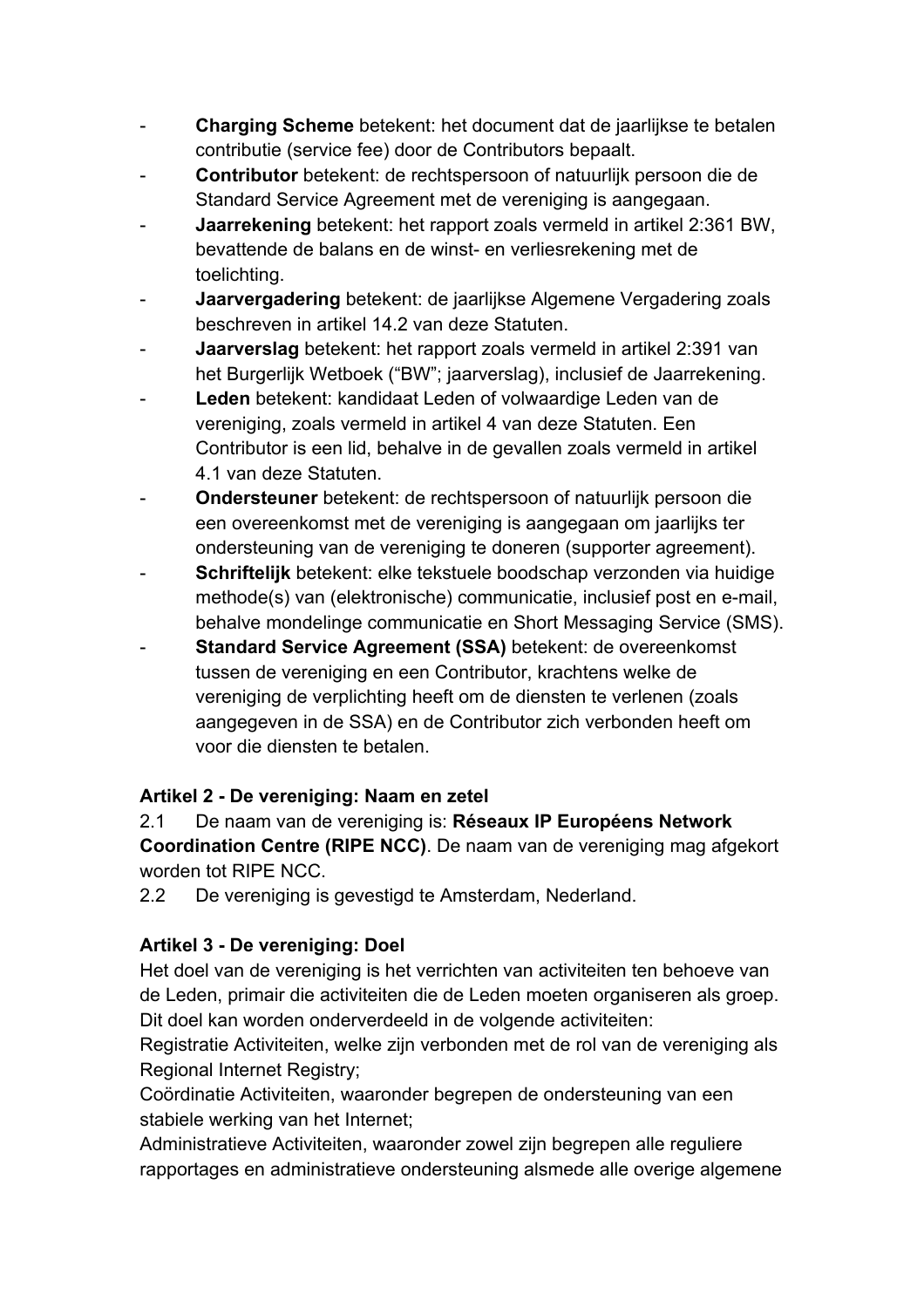administratieve taken die niet aan een specifieke activiteit kunnen worden toegewezen;

Nieuwe Activiteiten, waaronder alle activiteiten die nodig zijn om te reageren op de snel veranderende wereld van Internet;

en al hetgeen daarmee verband houdt of daaraan bevorderlijk kan zijn, alles in de ruimste zin van het woord. Het maken van winst is geen doel van de vereniging.

# **Artikel 4 - Lidmaatschap: kandidaat en volwaardige leden**

- 4.1 Contributors worden kandidaat leden van de vereniging, tenzij:
	- a indien het een rechtspersoon betreft het lidmaatschap niet mogelijk is vanwege wettelijke of statutaire beperkingen;
	- b indien het een natuurlijke persoon betreft de betreffende persoon werknemer is van de vereniging.

4.2 Na een periode van zes (6) maanden wordt het kandidaat lidmaatschap omgezet in een volwaardig lidmaatschap.

4.3 Waar in deze Statuten wordt gesproken van lidmaatschap en leden worden daaronder ook kandidaat lidmaatschap en kandidaat leden verstaan, tenzij anders vermeld.

# **Artikel 5 - Lidmaatschap: Register**

5.1 Het Bestuur houdt een Register bij, waarin de namen en adressen van alle Leden worden opgenomen, met vermelding van de datum van ondertekening van de Standard Service Agreement, op welke datum het lidmaatschap is gestart.

5.2 In het Register zoals vermeld in lid 5.1 wordt vastgelegd welke natuurlijke perso(o)n(en) bevoegd is/zijn om:

- a het Lid te vertegenwoordigen op de Algemene Vergadering;
- b als Administrative Contact te dienen van het Lid;
- c als Technical Contact te dienen van het Lid.

5.3 De Leden zullen het Bestuur in kennis stellen van de bevoegde perso(o)n(en) zoals bedoeld in lid 5.2 en van wijzigingen daarvan. Bij afwezigheid van een dergelijke kennisgeving, worden de bevoegde persoon als vermeld in de Standard Service Agreement en de aangewezen Administrative and Technical Contact in het Register opgenomen als de personen bevoegd om het Lid te vertegenwoordigen in de Algemene Vergadering.

5.4 Elk Lid zal de vereniging in kennis stellen van het adres, inclusief een e-mail adres, te gebruiken door de vereniging om het betreffende lid op te roepen voor de Algemene Vergadering. Bij afwezigheid van een dergelijke kennisgeving, worden het postadres zoals vermeld in de Standard Service Agreement en het laatst opgegeven e-mail adres van de Administrative Contact van het Lid opgenomen in het Register als het/de adres(sen) te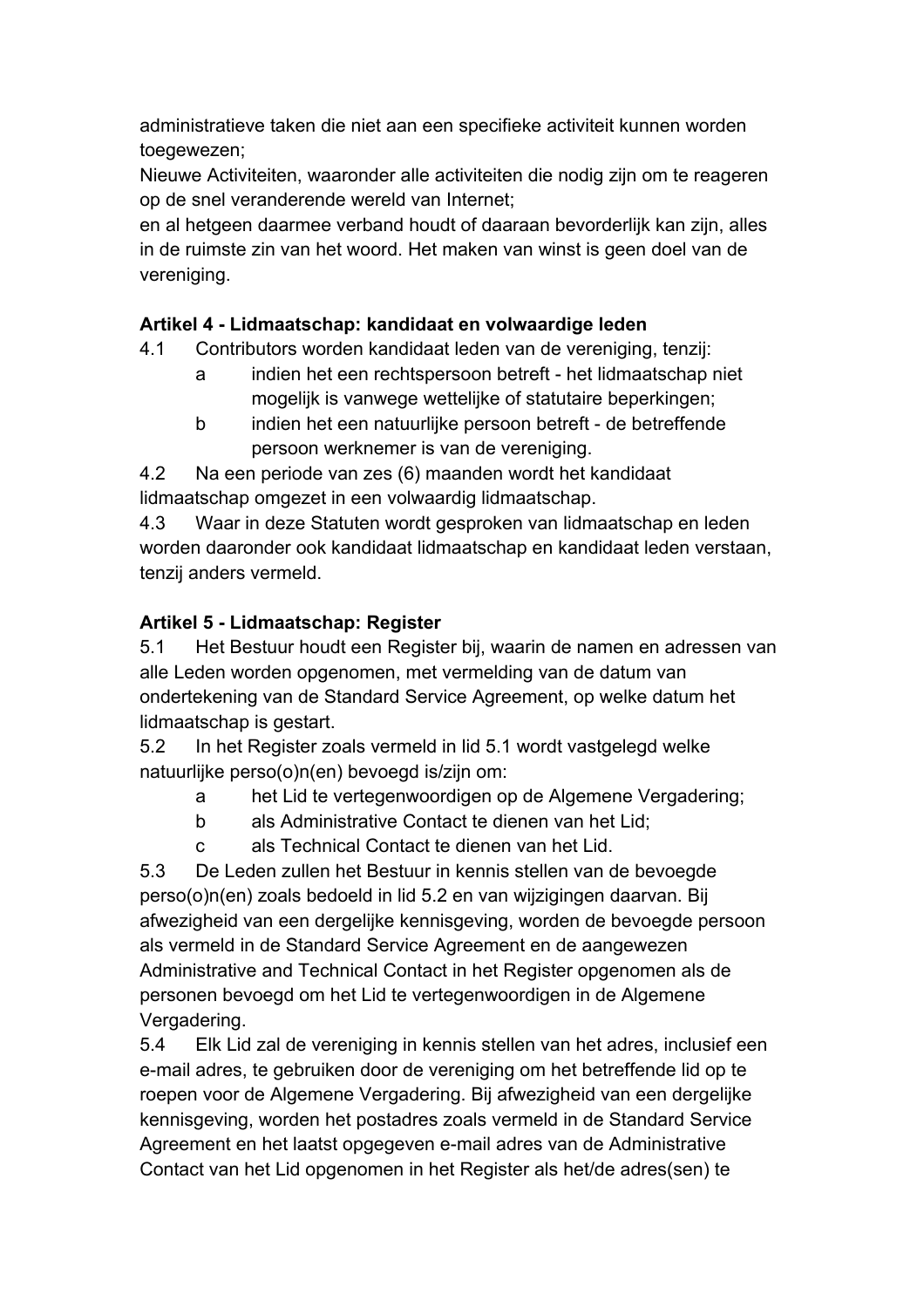gebruiken door de vereniging om de oproep voor de Algemene Vergadering naar toe te sturen.

5.5 In het Register zal worden aangetekend welk Lid heeft ingestemd met de procedure over elektronische participatie. In het Register zal worden aangetekend welke natuurlijke personen bevoegd zijn namens deze Leden het stemrecht elektronisch uit te oefenen.

# **Artikel 6 - Lidmaatschap: Einde van het Lidmaatschap**

6.1 Het Lidmaatschap eindigt:

a door de dood (natuurlijk persoon) of door de ontbinding (rechtspersoon) van het Lid;

b door opzegging door de vereniging in overeenstemming met dit artikel;

- c door opzegging door het Lid in overeenstemming met dit artikel; d door opzegging van de Standard Service Agreement met de vereniging;
- e door opzegging als het Lidmaatschap niet langer mogelijk is ingevolge wettelijke of statutaire beperkingen; of
- f indien het een natuurlijk persoon betreft door opzegging ingeval het Lid werknemer wordt van de vereniging.

6.2 De vereniging kan het Lidmaatschap opzeggen indien redelijkerwijs niet van de vereniging kan worden gevergd dat het Lidmaatschap voortduurt. Opzegging van het Lidmaatschap door de vereniging geschiedt door het Bestuur, waarbij zij een redelijke opzegtermijn in acht moet nemen. Deze termijn hangt af van de zwaarte van de reden voor opzegging. Ingeval het Lidmaatschap wordt beëindigd door een van de gevallen zoals

genoemd in artikel 6.1 onder e of onder f, dan mag de opzegging direct in werking treden.

6.3 Opzegging van het Lidmaatschap door een Lid kan slechts geschieden met inachtneming van een opzegtermijn van drie maanden. Echter, het betreffende Lid kan het Lidmaatschap met onmiddellijke ingang beëindigen (door middel van opzegging) indien redelijkerwijs niet van het Lid kan worden gevergd dat het lidmaatschap voortduurt.

6.4 Indien de van toepassing zijnde opzeggingtermijn als bedoeld in de voorgaande leden van dit artikel niet wordt nageleefd, zal het Lidmaatschap eindigen op het vroegst mogelijk tijdstip na het moment waarop de opzegging heeft plaatsgevonden.

6.5 Een Lid mag, zonder dat hij enige opzegtermijn in acht dient te nemen, binnen een maand nadat bij bekend is geworden met of in kennis is gesteld van een besluit waarbij zijn rechten zijn beperkt of waarbij zijn verplichtingen zijn verzwaard, per direct opzeggen; het besluit is alsdan niet op hem van toepassing. Echter, Leden hebben dit recht om binnen een maand per direct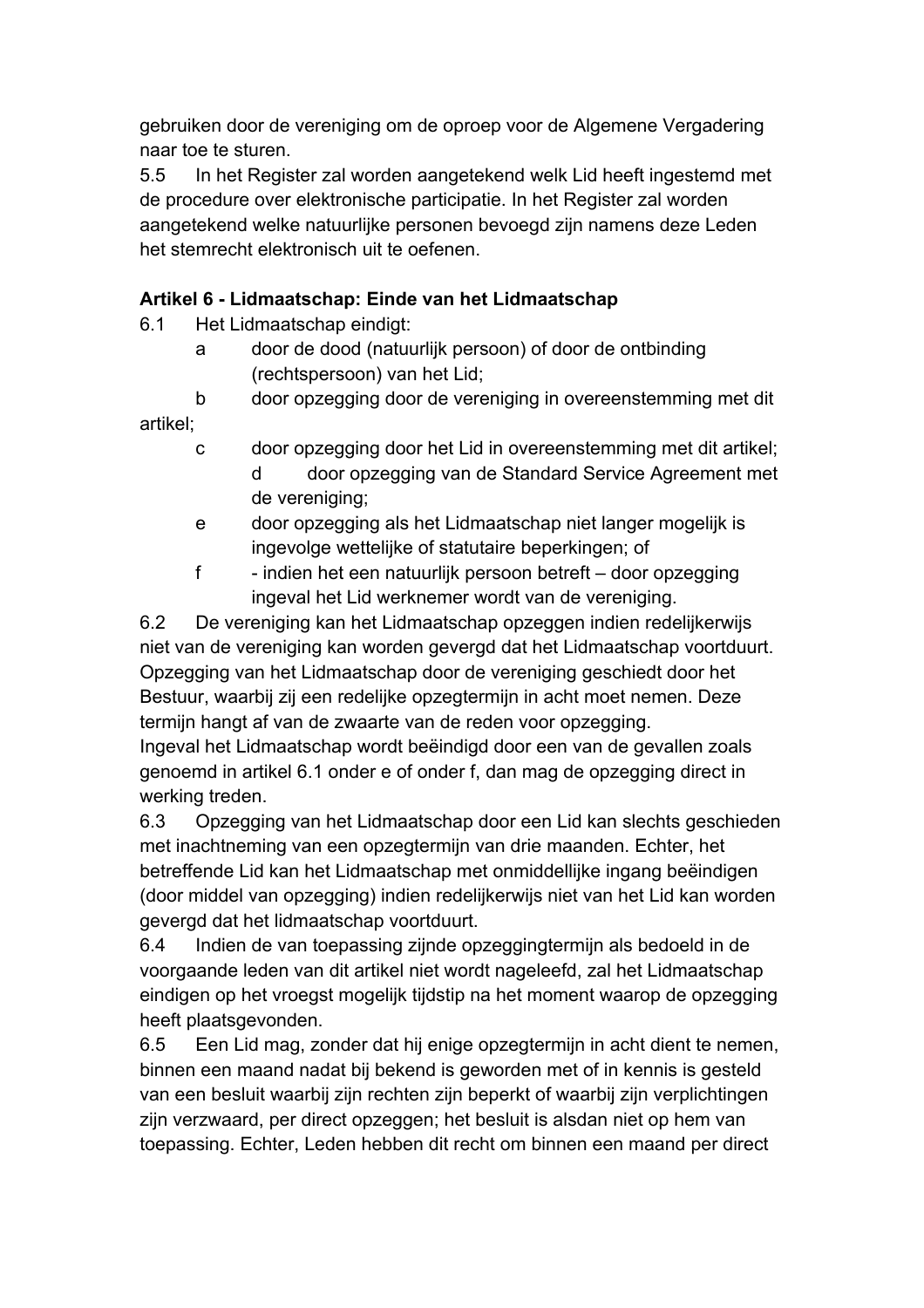op te zeggen, niet indien het een besluit betreft tot wijziging van de rechten en verplichtingen omtrent de jaarlijkse contributie (service fee).

6.6 Indien het Lidmaatschap in de loop van een boekjaar eindigt, blijft het Lid niettemin de volledige jaarlijkse contributie verschuldigd.

# **Artikel 7 - Lidmaatschap: Contributie en Verplichtingen**

7.1 De Leden zijn gehouden tot het betalen van een jaarlijkse contributie overeenkomstig de Charging Scheme als bedoeld in de Standard Service Agreement. Elke door de Algemene Vergadering vastgestelde Charging Scheme, blijft van kracht totdat een nieuwe Charging Scheme is vastgesteld. 7.2 Het achterwege blijven van betaling van (een deel van) de jaarlijkse contributie leidt automatisch tot schorsing van het Lid, gedurende welke periode het Lid geen toegang heeft tot de Algemene Vergadering alsmede zijn stemrecht niet kan uitoefenen.

7.3 Het Bestuur kan verplichtingen aan het Lidmaatschap van de vereniging verbinden, mits deze verplichtingen bijdragen aan de verwezenlijking van de doelen van de vereniging.

# **Artikel 8 - Bestuur: Algemeen**

8.1 Behoudens de beperkingen volgens de Statuten, is het Bestuur belast met het besturen van de vereniging, waaronder maar niet beperkt tot, het vaststellen en zonodig wijzigen van de begroting en het Activity Plan.

8.2 Het Bestuur van de vereniging bestaat uit tenminste drie en ten hoogste vijf natuurlijke personen. Zij hebben op persoonlijke titel zitting in het Bestuur en behoeven geen Lid van de vereniging te zijn. Een werknemer van de vereniging kan niet tot Bestuurslid benoemd worden.

8.3 Het Bestuur wijst uit zijn midden een voorzitter, een secretaris en een penningmeester aan.

8.4 De secretaris zal notulen maken van het verhandelde in elke vergadering van het Bestuur. De notulen worden verzonden naar de Bestuursleden en zullen door hen, zo spoedig mogelijk na de vergadering, Schriftelijk worden vastgesteld.

Binnen twee weken na de vaststelling worden de notulen, van een vergadering van het Bestuur, gepubliceerd op de website van de vereniging.

# **Artikel 9 - Bestuur: Benoeming, Schorsing en Ontslag**

9.1 De Bestuursleden worden door de Algemene Vergadering benoemd uit een door de Leden op te maken kandidatenlijst.

Een voordracht van een kandidaat tot benoeming van een Bestuurslid dient Schriftelijk te worden ondersteund door tenminste vijf leden. Indien drie weken voor de Algemene Vergadering het aantal op deze wijze voorgedragen kandidaten niet groter is dan het aantal vacatures, is het Bestuur verplicht een of meer kandidaten voor benoeming voor te dragen, zodat het totaal aantal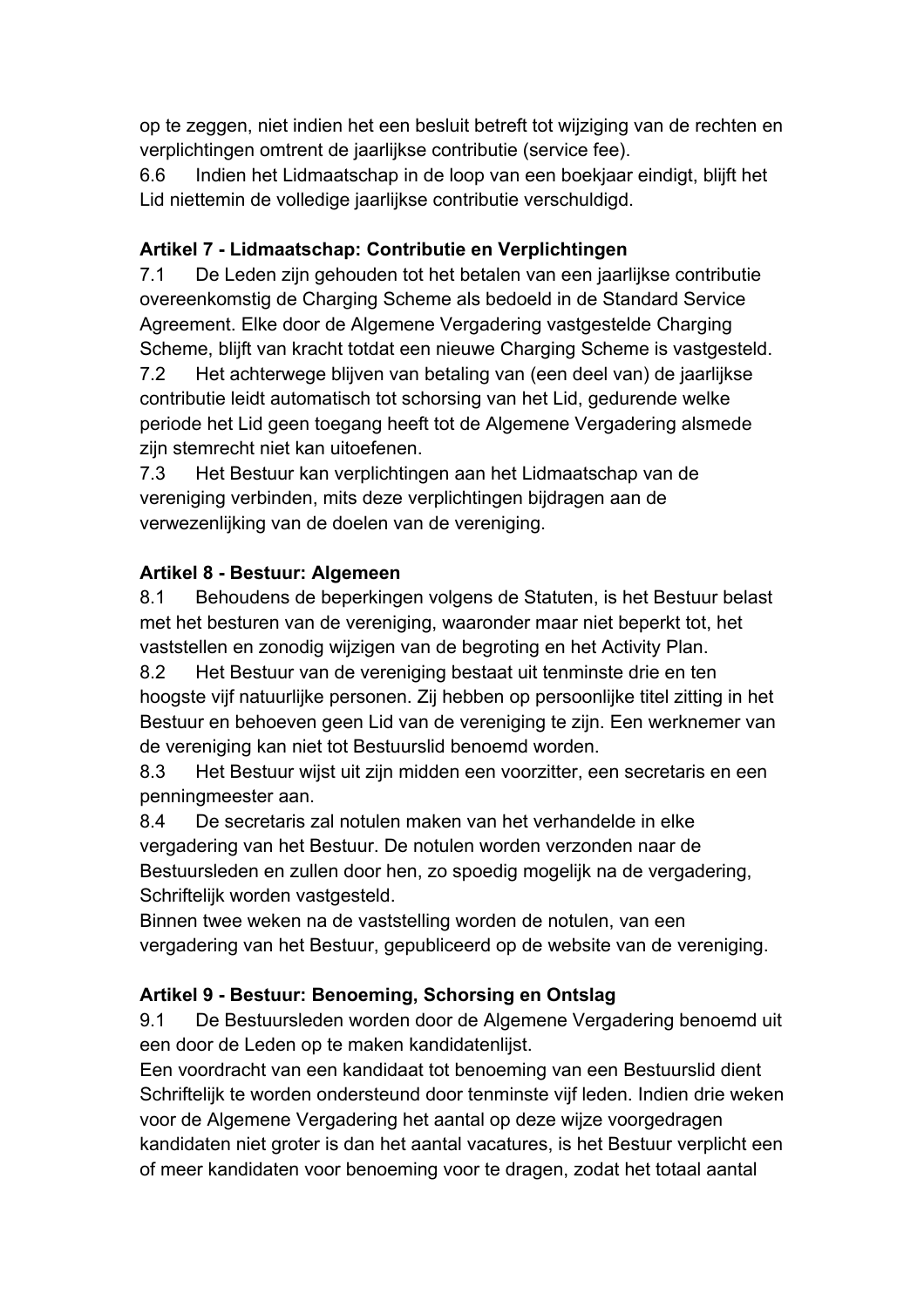voorgedragen kandidaten groter is dan het aantal in de Algemene Vergadering te benoemen Bestuursleden.

9.2 Indien de Leden respectievelijk het Bestuur er niet in slagen binnen drie maanden na het ontstaan van de vacature een kandidatenlijst op te stellen, mag de Algemene Vergadering naar eigen goeddunken een Bestuurslid benoemen.

9.3 Het Bestuur kan besluiten tot benoeming van natuurlijke personen tot adviseur van het Bestuur. Een adviseur van het Bestuur mag alle vergaderingen van het Bestuur bijwonen. Hij/zij kan het Bestuur adviseren omtrent alle onderwerpen. Een adviseur van het Bestuur is geen Bestuurslid en heeft derhalve geen stemrecht in vergaderingen van het Bestuur.

9.4 Een Bestuurslid kan te allen tijde door de Algemene Vergadering worden geschorst of ontslagen. Een besluit tot schorsing of ontslag van een Bestuurslid behoeft een meerderheid van ten minste twee derde van de uitgebrachte stemmen.

9.5 Een schorsing kan een of meer malen worden verlengd, doch mag in totaal niet langer duren dan drie maanden. Is na verloop van die periode geen beslissing genomen omtrent de opheffing van de schorsing of over het ontslag, dan eindigt de schorsing.

9.6 Het Bestuurslidmaatschap gaat in aan het einde van de Algemene Vergadering waarop de benoeming heeft plaatsgevonden en eindigt automatisch aan het einde van de Jaarvergadering in het derde kalenderjaar na het jaar waarin het Bestuurslid is benoemd. Een Bestuurslid is terstond herbenoembaar.

9.7 In afwijking van lid 9.6 zal, indien een Bestuurslid wordt benoemd in een tussentijdse vacature, het Bestuurslidmaatschap eindigen aan het einde van de Jaarvergadering in het derde kalenderjaar na het jaar waarin zijn/haar voorganger was benoemd.

9.8 In afwijking van lid 9.6 zal, indien een Bestuurslid wordt benoemd in een vacature die voorafgaand aan de benoeming niet was ingevuld, het Bestuurslidmaatschap eindigen aan het einde van de Jaarvergadering in het kalenderjaar zoals bepaald door het Bestuur in overeenstemming met een door het Bestuur op te stellen rooster van benoeming en beëindiging.

9.9 Het Bestuurslidmaatschap eindigt voorts door opzegging door het Bestuurslid met inachtneming van een opzegtermijn van drie maanden of als gevolg van zijn/haar dood.

# **Artikel 10 - Bestuur: Autoriteit en Vertegenwoordiging**

10.1 Het Bestuur blijft bevoegd zolang het Bestuur uit ten minste twee leden bestaat. Indien het aantal Bestuursleden daalt tot beneden drie, is het Bestuur verplicht zo spoedig mogelijk een Algemene Vergadering bijeen te roepen waarin een of meer nieuwe Bestuursleden zullen worden benoemd.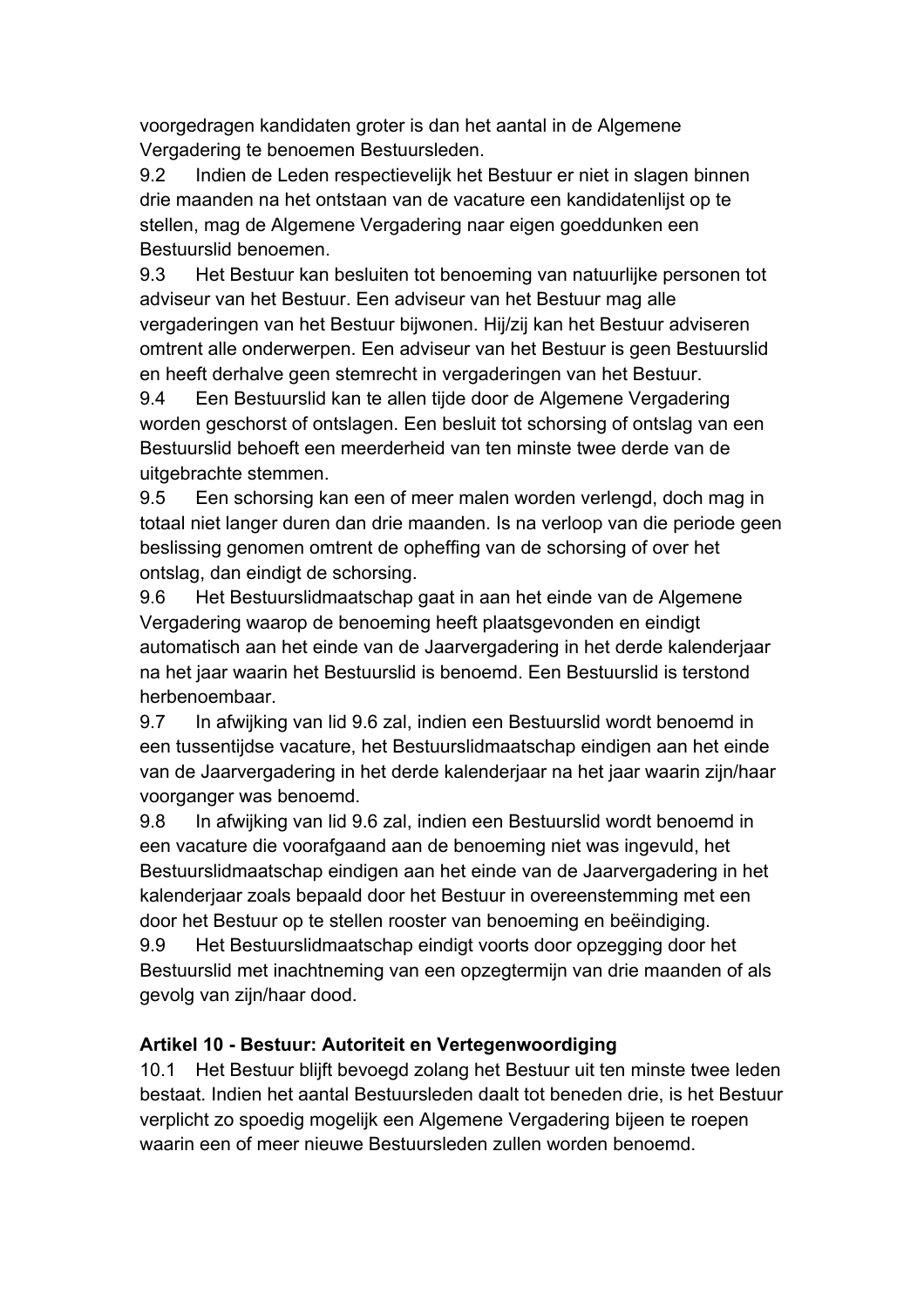10.2 Het Bestuur kan, naar eigen inzicht, de Leden van de vereniging raadplegen over door het Bestuur voorgenomen besluiten.

10.3 Het Bestuur is na verkregen goedkeuring van de Algemene Vergadering, bevoegd tot het sluiten van overeenkomsten tot het kopen, vervreemden of bezwaren van registergoederen en tot het sluiten van overeenkomsten waarbij de vereniging zich als borg of hoofdelijk medeschuldenaar verbindt, zich voor een derde sterk maakt of zich tot zekerheidstelling voor een schuld van een derde verbindt. De bedoelde goedkeuring geldt mede voor de bevoegdheid tot vertegenwoordiging van de vereniging ter zake van deze handelingen.

10.4 De vereniging wordt vertegenwoordigd door het Bestuur. De bevoegdheid tot vertegenwoordiging komt mede toe aan twee gezamenlijk handelende Bestuursleden.

Echter, in alle gevallen waarin de vereniging een tegenstrijdig belang heeft met een of meer Bestuurders, kan de Algemene Vergadering een of meer personen aanwijzen teneinde de vereniging te vertegenwoordigen.

10.5 Rechtshandelingen van de vereniging jegens een Lid van de vereniging of een Bestuurslid worden Schriftelijk vastgelegd.

### **Artikel 11 - Goedkeuring van besluiten van het Bestuur**

11.1 De Algemene Vergadering is bevoegd om besluiten van het Bestuur anders dan die welke zijn genoemd in artikel 10.3 - aan haar goedkeuring te onderwerpen. Deze besluiten dienen duidelijk omschreven te worden en Schriftelijk aan het Bestuur te worden meegedeeld.

11.2 Het ontbreken van een goedkeuring als bedoeld in lid 11.1 van dit artikel tast de vertegenwoordigingsbevoegdheid van het Bestuur of de Bestuursleden niet aan.

#### **Artikel 12 - Directie**

12.1 Het Bestuur zal een Directie benoemen, bestaande uit een of meer Directeuren die in dienstbetrekking zijn bij de vereniging.

12.2 Het Bestuur zal aan de Directie alle operationele beslissingen overdragen in het kader van Standard Service Agreements.

12.3 Het Bestuur kan andere bevoegdheden overdragen aan de Directie en kan voorts aan een of meer Directeuren een gelimiteerde volmacht verlenen om de vereniging te vertegenwoordigen.

12.4 Er is een arbitrage procedure voor de beslechting van geschillen tussen Contributors en/of Leden enerzijds en de Directie anderzijds omtrent beslissingen van de Directie in het kader van de Standard Service Agreement.

Het Bestuur mag nieuwe arbiters voordragen voor de groep van arbiters, het ontslag van arbiters voorstellen en mag voorstellen de arbitrage procedure te wijzigen. De Algemene Vergadering verleent goedkeuring voor het toevoegen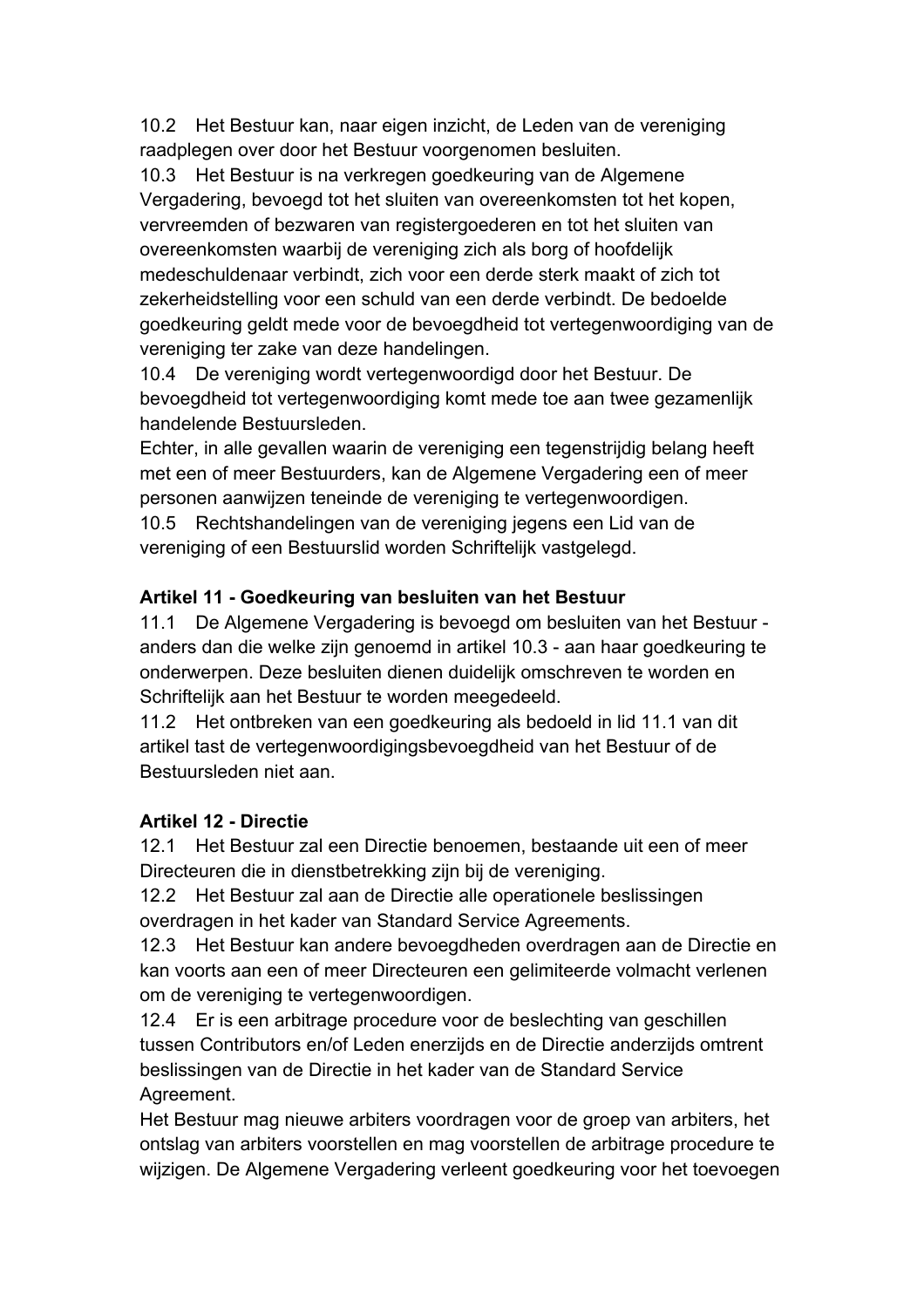van een nieuwe arbiter, bij het ontslaan van arbiters en omtrent wijzigingen van de arbitrage procedure.

12.5 De Directie wordt uitgenodigd tot het bijwonen van de Bestuursvergaderingen.

12.6 De bezoldiging en de verdere arbeidsvoorwaarden van iedere Directeur worden vastgesteld door het Bestuur.

12.7 Het Bestuur kan bij reglement de taken van de Directie of van de afzonderlijke Directieleden vastleggen.

# **Artikel 13 - Boekjaar. Jaarrekening. Jaarverslag**

Het boekjaar van de vereniging valt samen met het kalenderjaar.

Het Bestuur is verplicht tot het houden van zodanige aantekeningen omtrent de financiële situatie van de vereniging, dat daaruit ten allen tijde de rechten en verplichtingen van de vereniging kunnen worden gekend.

Op de Jaarvergadering brengt het Bestuur een Jaarverslag uit over de gang van zaken in de vereniging en over het gevoerde beleid.

Het Bestuur legt de Jaarrekening en de Accountantsverklaring ter goedkeuring voor aan de Jaarvergadering. Deze stukken worden ondertekend door de Bestuurders; ontbreekt de ondertekening van een of meer hunner, dan wordt daarvan onder opgave van redenen melding gemaakt.

Na verloop van de termijn zoals vermeld in artikel 14.2, kan elk Lid van de vereniging ieder Bestuurslid in rechte betrekken tot nakoming van de verplichtingen als bedoeld in de leden 13.3 en 13.4.

Het Bestuur zal de bescheiden, als vermeld in dit artikel, voor de wettelijke verplichte periode (doen) bewaren.

# **Artikel 14 - Algemene vergadering: Algemene vergadering. Jaarvergadering. Buitengewone Algemene vergadering**

14.1 Alle bevoegdheden in de vereniging, die niet door de wet of deze Statuten aan andere organen van de vereniging zijn opgedragen komen toe aan de Algemene Vergadering.

14.2 De Jaarvergadering wordt binnen zes maanden na afloop van het boekjaar gehouden. Indien de Algemene Vergadering ingevolge artikel 15.5 (a) besloten heeft deze termijn te verlengen, wordt de Jaarvergadering uiterlijk gehouden op de dag waarop deze termijn afloopt.

14.3 Buitengewone Algemene Vergaderingen worden gehouden zo dikwijls het Bestuur zulks wenselijk oordeelt.

# **Artikel 15 - Algemene Vergadering: Oproeping. Agenda. Besluiten**

15.1 Het Bestuur dient de oproeping voor een Algemene Vergadering, met inbegrip van de agenda bevattende de onderwerpen voor de Algemene Vergadering, en een Uniform Resource Locator van de woordelijke tekst van de voorgestelde besluiten en indien van toepassing een concept Activity Plan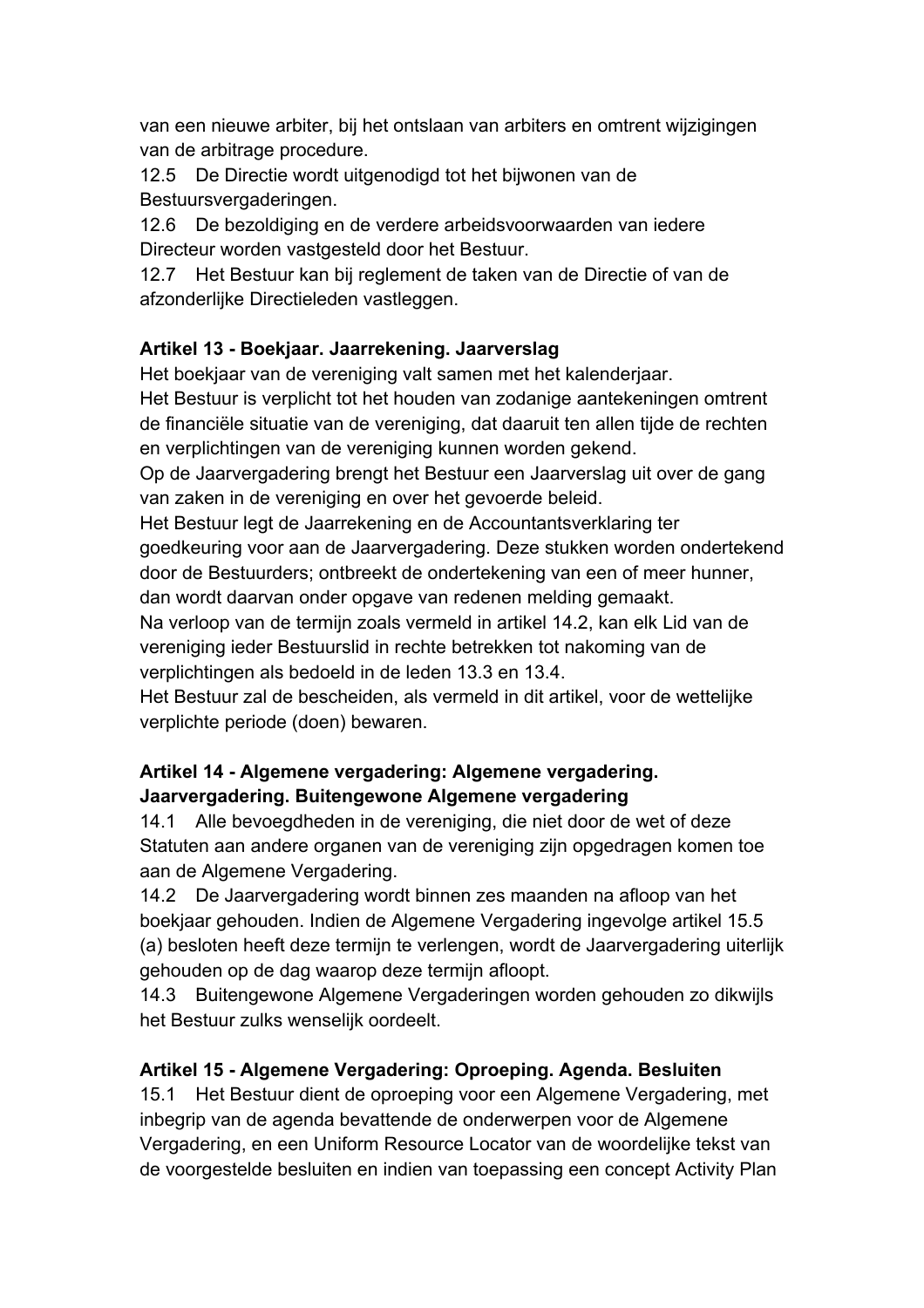en een concept begroting, ten minste vier weken voor de Vergadering aan de Leden te verzenden. Indien het Bestuur niet volledig bevoegd is ingevolge artikel 10.1 van deze Statuten, dan komt de bevoegdheid tot het oproepen van de Vergadering toe aan de Directie.

15.2 De Algemene Vergaderingen worden door het Bestuur bijeengeroepen door middel van brieven aan de adressen zoals vastgelegd in het Register (zie artikel 5).

Onder de voorwaarde dat het lid hier voorafgaand mee heeft ingestemd, mag het Bestuur de oproepingstekst ook e-mailen naar het e-mail adres van het Lid zoals vastgelegd in het Register.

15.3 De agenda voor de Jaarvergadering bevat de volgende onderwerpen:

- a vaststelling van de Jaarrekening;
- b décharge van het Bestuur ten aanzien van zijn handelingen zoals deze blijken uit het Jaarverslag;
- c voorziening van eventuele vacatures in het Bestuur.

15.4 De volgende onderwerpen worden op de agenda van de Jaarvergadering geplaatst of op de agenda van een andere in het zelfde kalenderjaar te houden Algemene Vergadering:

- a bespreking van het concept Activity Plan en de concept begroting, na presentatie door het Bestuur;
- b vaststelling van het Charging Scheme voor het komende boekjaar, op voorstel van het Bestuur;
- c bespreking van het beleid en de kwaliteit van de diensten welke (zullen) worden verleend door de vereniging.

15.5 Voorzover van toepassing, zal de agenda voor de Jaarvergadering of andere Algemene Vergadering tevens de volgende onderwerpen bevatten:

- a verlenging van de termijn waarbinnen het Bestuur het Jaarverslag uitbrengt (als bedoeld in artikel 14.2), tevens houdende verlenging van de termijn voor het houden van de Jaarvergadering waarin dat Jaarverslag zal worden uitgebracht;
- b voorziening van eventuele vacatures in het Bestuur;
- c op voorstel van het Bestuur: vaststelling van wijzigingen in de Standard Service Agreement;
- d op voorstel van het Bestuur: goedkeuring van nieuwe arbiters en/of ontslag van arbiters en/ of vaststelling van wijzigingen in de arbitrage procedure;
- e andere voorstellen en/of discussiepunten die door het Bestuur of (een groep van) de Leden van de vereniging (overeenkomstig lid 15.6), naar voren zijn gebracht en zijn aangekondigd bij de oproeping tot de Vergadering.

15.6 Op Schriftelijk verzoek van een zodanig aantal Leden die gezamenlijk bevoegd zijn tot het uitbrengen van tenminste twee procent (2%) van het totale aantal mogelijke stemmen, zullen andere onderwerpen worden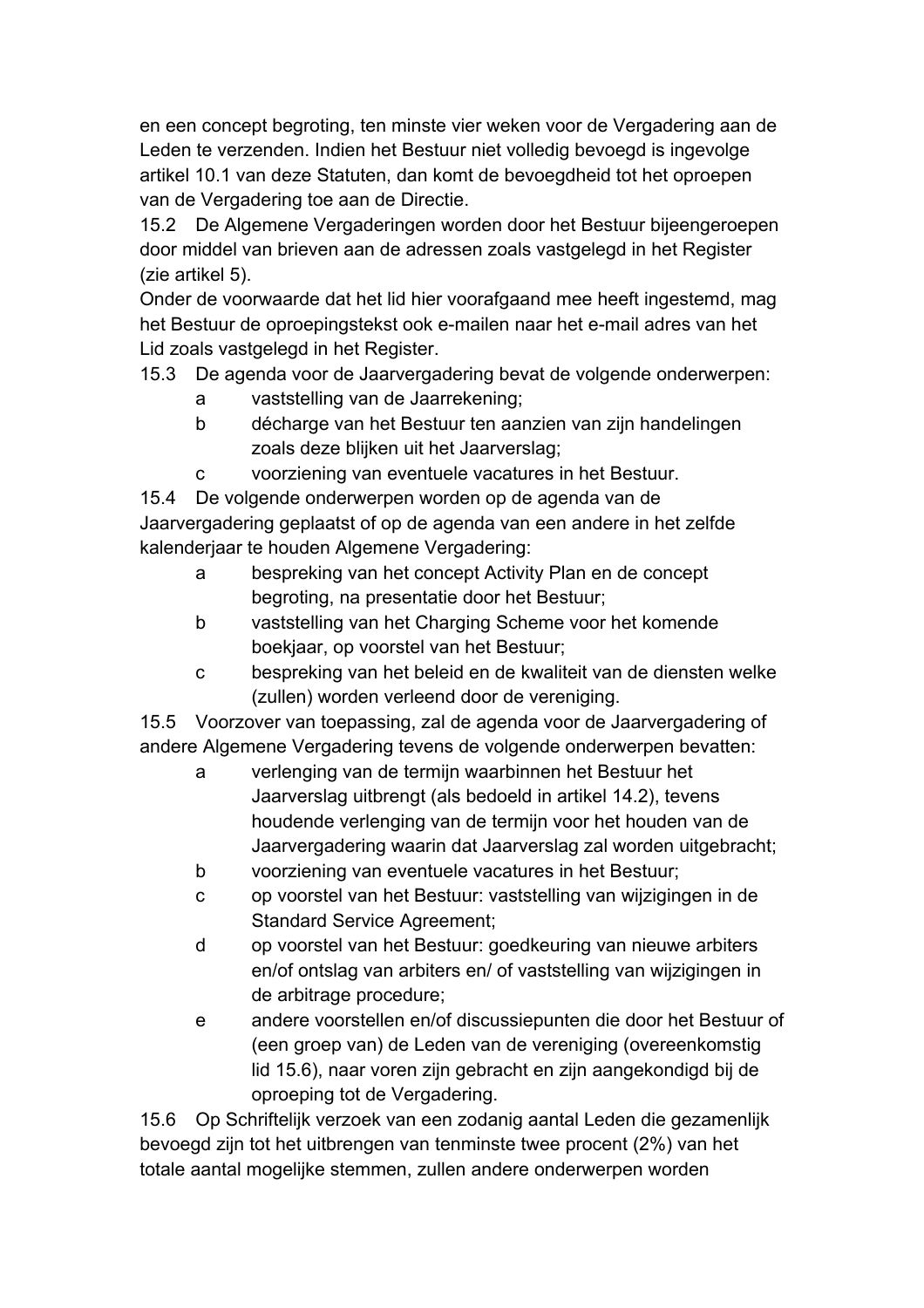toegevoegd aan de agenda. Een zodanig verzoek dient tezamen met de woordelijke tekst van de door die Leden voorgestelde besluiten tenminste twee weken voor de Vergadering aan het bestuur te zijn gedaan. Het Bestuur zal de woordelijke tekst van de door die Leden voorgestelde besluiten direct doorzenden aan alle Leden.

15.7 De Algemene Vergadering kan slechts stemmen over besluiten omtrent onderwerpen terzake waarvan de woordelijke tekst van het daarmee verband houdende voorgestelde besluit aan de Leden is verzonden op de hiervoor aangegeven wijze.

15.8 Op Schriftelijk verzoek van een zodanig aantal Leden die gezamenlijk bevoegd zijn tot het uitbrengen van een tiende (10%) van het totale aantal mogelijke stemmen, zal het Bestuur binnen vier weken een Algemene Vergadering bijeenroepen. Indien niet binnen veertien dagen aan het verzoek gehoor is gegeven, kunnen de verzoekers zelf tot bijeenroeping overgaan door oproeping overeenkomstig de wijze van oproeping door het Bestuur. 15.9 Zolang alle Leden aanwezig of vertegenwoordigd zijn in een Algemene Vergadering, kunnen (rechts)geldige besluiten worden genomen over alle aan de orde komende onder werpen, ook al zijn de door de wet of deze Statuten gegeven voorschriften voor het oproepen en houden van Vergaderingen niet in acht genomen, mits die besluiten worden genomen met algemene stemmen.

#### **Artikel 16 - Algemene Vergadering: Locatie. Toegang. Stemrecht**

16.1 Alle Algemene Vergaderingen (inclusief de Jaarvergadering) zullen worden gehouden in de vestigingsplaats van de vereniging, behalve als het Bestuur anders beslist en de plaats waar de Algemene Vergadering zal worden gehouden aangeeft in de oproepingsbrief/e-mail.

16.2 Ieder Lid van de vereniging, mits niet geschorst, en ieder Bestuurslid, ongeacht of hij/zij Lid is van de vereniging, zal gerechtigd zijn tot het bijwonen van de Algemene Vergadering. Leden mogen worden vertegenwoordigd door de personen zoals aangegeven in lid 16.4.

De voorzitter van de Algemene Vergadering beslist omtrent de toelating van andere personen.

Ondersteuners zoals gedefinieerd in artikel 1 zijn gerechtigd om de Algemene Vergadering bij te wonen als toehoorder, zonder stemrecht.

16.3 De Leden en de Ondersteuners die bij de Algemene Vergadering aanwezig willen zijn, dienen het Bestuur hiervan in kennis te stellen. Als het Lid op de vergadering:

vertegenwoordigd wordt door een of meer werknemers of directeuren, dient de kennisgeving de naam/namen van de werknemer(s) of directeur(en) te vermelden en moet worden gespecificeerd wie het stemrecht mag uitoefenen namens het betreffende Lid.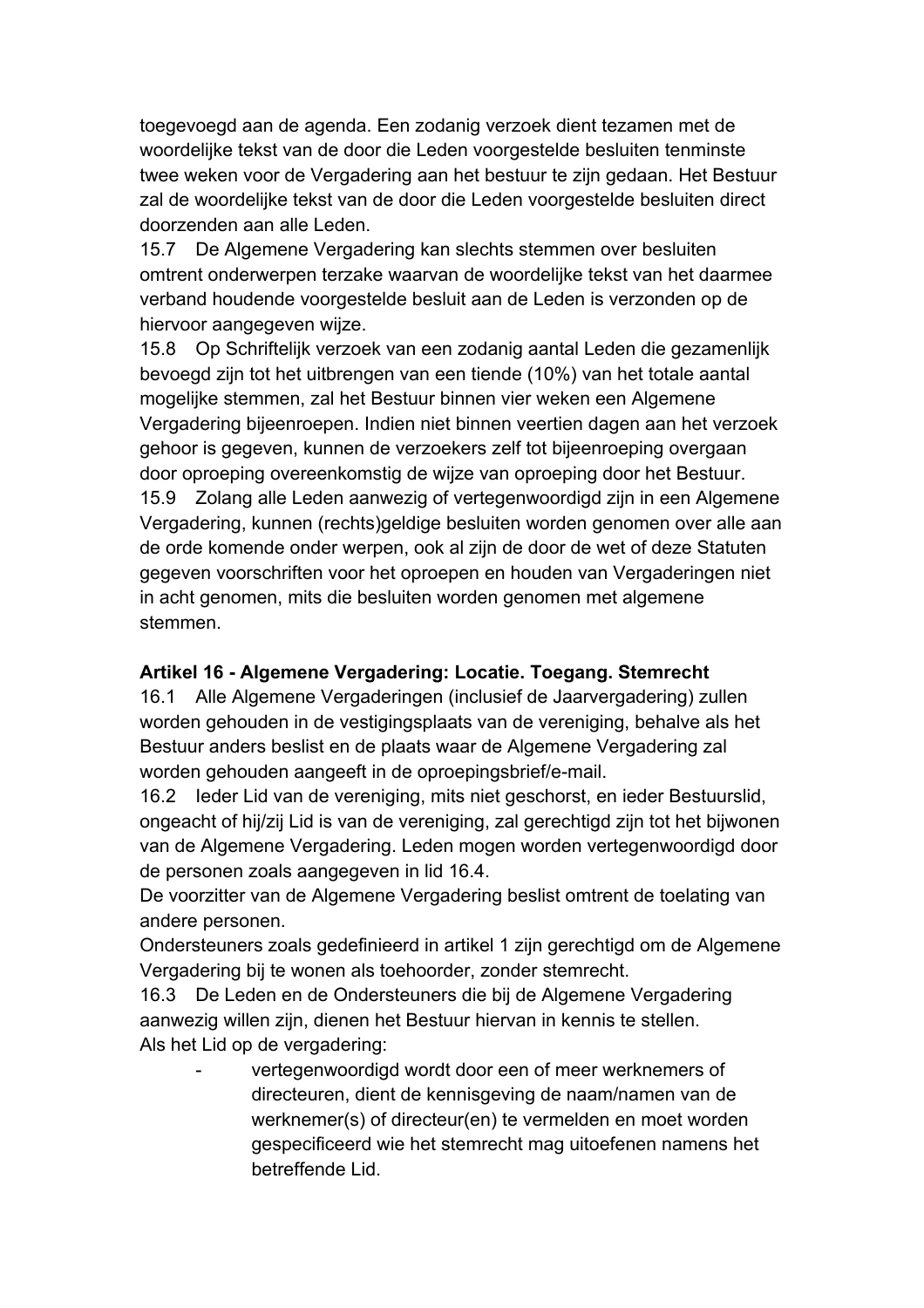- vertegenwoordigd wordt door een gevolmachtigde, dient de kennisgeving minimaal twee weken voorafgaand aan de vergadering te zijn verricht, waarbij deze kennisgeving de naam en het adres van de gevolmachtigde dient te vermelden. Een werknemer van de vereniging kan geen gevolmachtigde zijn.
- 16.4 Het recht om de Algemene Vergadering bij te wonen is beperkt tot:
	- a in het geval van een Lid/natuurlijk persoon: het Lid;
	- b in het geval van een Lid/rechtspersoon: de natuurlijke persoon die als vertegenwoordiger van het betreffende Lid is vastgelegd in het Register van de vereniging (zie artikel 5);
	- c de werknemer(s) van het betreffende Lid vermeld in de kennisgeving zoals bedoeld in lid 16.3;
	- d een werknemer of directeur van het betreffende Lid, die voor aanvang van de Algemene Vergadering bewijs overlegt dat hij/zij bevoegd is om de Algemene Vergadering bij te wonen namens het betreffende Lid;
	- e een gevolmachtigde vermeld in de kennisgeving, als bedoeld in lid 16.3.

f ingeval van een Ondersteuner-natuurlijk persoon: de Ondersteuner;

- g een werknemer of directeur van de Ondersteuner die voorafgaand aan het begin van de Algemene Vergadering voldoende bewijs overhandigd aan de voorzitter van de vergadering dat deze werknemer of directeur bevoegd is de Algemene Vergadering namens de Ondersteuner bij te wonen;
- h andere personen toegelaten door de voorzitter van de Algemene Vergadering.

16.5 Het recht tot het uitoefenen van stemrecht in een Algemene Vergadering is beperkt tot:

- a in het geval van een Lid/natuurlijk persoon: het Lid;
- b in het geval van een Lid/rechtspersoon: de natuurlijke persoon die als vertegenwoordiger van het betreffende Lid is vastgelegd in het Register van de vereniging (zie artikel 5);
- c een werknemer of directeur van het betreffende Lid die bevoegd is om het stemrecht uit te oefenen overeenkomstig de opgave in de kennisgeving, als bedoeld in lid 16.3;
- d een medewerker of directeur die voor aanvang van de Algemene Vergadering bewijs overlegt dat hij/zij bevoegd is om het stemrecht uit te oefenen namens het Lid;
- e een gevolmachtigde als vermeld in de kennisgeving, als bedoeld in lid 16.3, mits deze gevolmachtigde aanwezig is bij de Algemene Vergadering. Gevolmachtigden zijn niet bevoegd stemrecht uit te oefenen via de elektronische communicatie.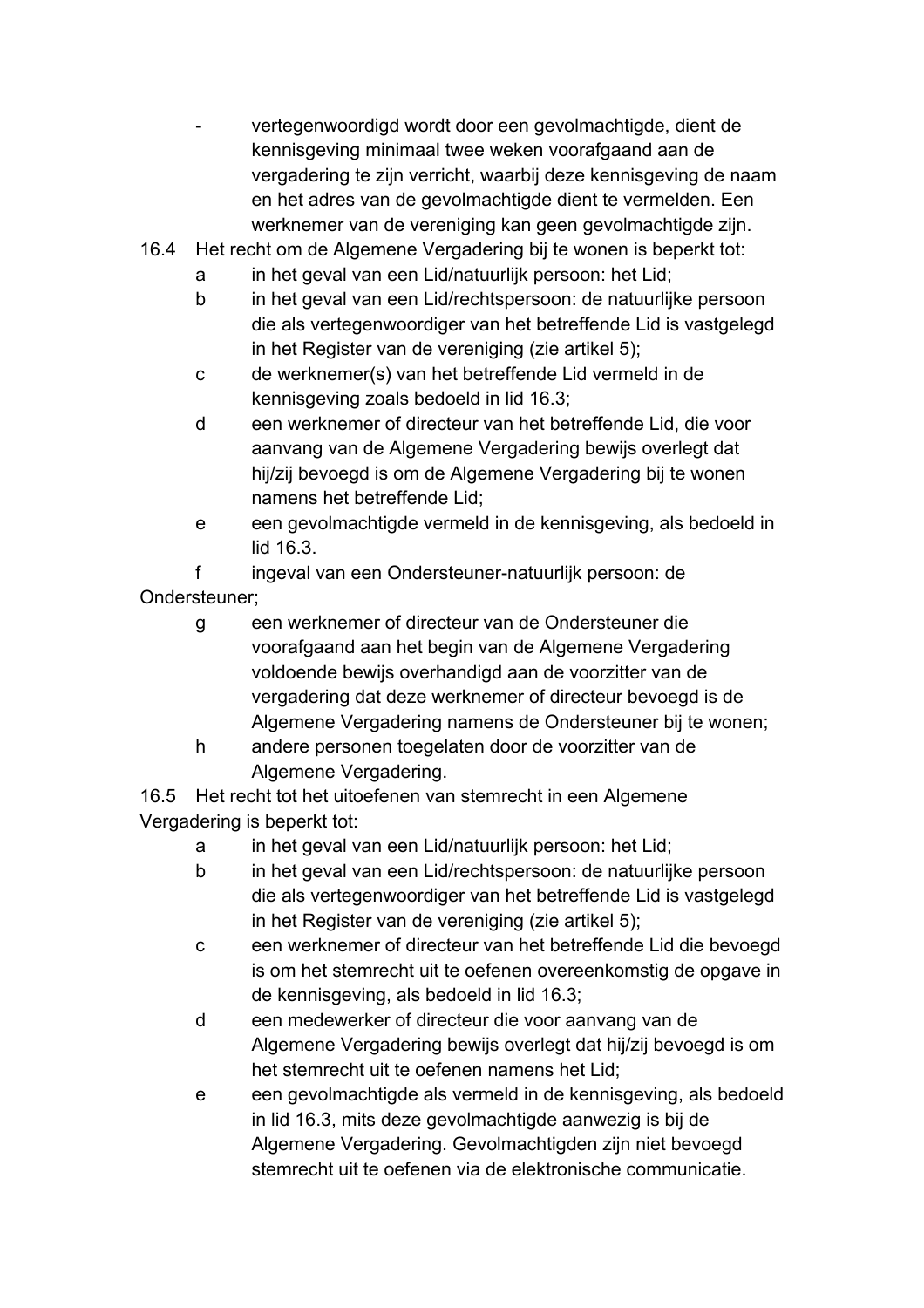Indien er van één Lid meer dan één persoon met stemrecht aanwezig is op de Algemene Vergadering, dan zal de persoon die het eerst aanwezig is, geacht worden het stemrecht te hebben van dat Lid.

16.6 Alle natuurlijke personen die de Algemene Vergadering bij willen wonen en stemrecht in de Algemene Vergadering willen uitoefenen, kunnen verplicht worden om zichzelf te identificeren. Alle natuurlijke personen die stemrecht in de Algemene Vergadering via elektronische communicatie willen uitoefenen, dienen minimaal twee weken voor de datum van de Algemene Vergadering zichzelf te identificeren.

16.7 Ieder Lid van de vereniging, mits niet geschorst, zal één stem hebben. Kandidaat Leden hebben geen stemrecht.

16.8 Een gevolmachtigde (als bedoeld in lid16.5 sub e) mag niet meer dan één procent (1%) uitbrengen van het totale aantal mogelijke stemmen van alle Leden, ongeacht of zij al dan niet aanwezig of vertegenwoordigd zijn in de Vergadering.

16.9 Een Bestuurslid, die niet tevens Lid is van de vereniging of vertegenwoordiger is van een Lid van de vereniging, heeft het recht de Algemene Vergadering te adviseren.

### **Artikel 17 - Algemene Vergadering: Elektronische Deelname en stemmen**

17.1 Naast de mogelijkheid aanwezig te zijn in een Algemene Vergadering kan het Bestuur besluiten om de Leden de mogelijkheid te verlenen een Algemene Vergadering via een elektronisch communicatiekanaal op afstand bij te wonen en het stemrecht in een Algemene Vergadering via een elektronisch communicatiekanaal op afstand uit te oefenen. De mogelijkheid in voornoemde zin geldt voor besluiten zoals aangegeven door het Bestuur. Het Bestuur kan tevens besluiten de fysiek aanwezige Leden in een Algemene Vergadering te laten stemmen via elektronische communicatiemiddelen.

In aanvulling hierop mag het Bestuur besluiten de Leden de mogelijkheid te verlenen aan de beraadslaging in een Algemene Vergadering via een elektronisch communicatiekanaal deel te nemen.

Het Bestuur zal de (technische) procedure en vereisten voor elektronische bijwoning, elektronisch stemmen en elektronisch deelnemen aan de beraadslaging vastleggen.

17.2 Leden die volgens het Register nog niet hebben aangegeven in te stemmen met de procedure over elektronische communicatie zoals vermeld in artikel 5.5 van deze statuten, doch die de mogelijkheid willen gebruiken via een elektronisch communicatiekanaal deel te nemen en te stemmen in de Algemene Vergadering, dienen niet later dan twee weken voor aanvang van de Algemene Vergadering aan te geven de procedure en vereisten zoals vastgesteld door het Bestuur te accepteren. Van dergelijke acceptatie zal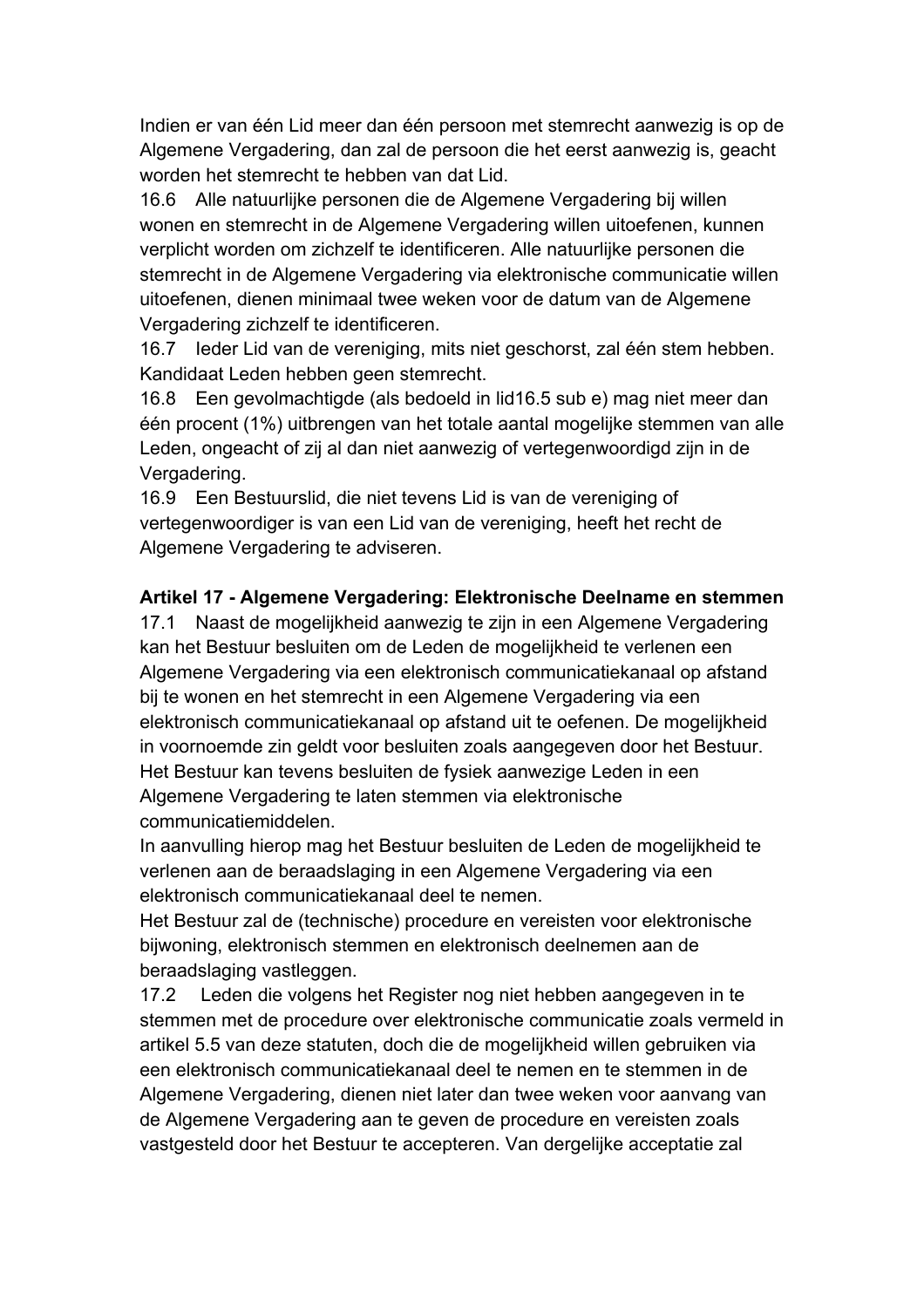aantekening worden gemaakt in het Register zoals vermeld in artikel 5.5 van deze statuten.

17.3 De mogelijkheid tot bijwoning van, deelneming aan de beraadslaging en stemmen in een Algemene Vergadering via een elektronisch communicatiekanaal doet geen afbreuk aan het recht van een Lid om fysiek aanwezig danwel door een gevolmachtigde vertegenwoordigd te zijn in een Algemene Vergadering, met inachtneming van de voorwaarden van artikel 16 van deze statuten.

Als een Lid aanwezig is of door een Gevolmachtigde vertegenwoordigd wordt in een Algemene Vergadering, dan rust het stemrecht bij de aanwezige natuurlijke persoon in de Algemene Vergadering of bij de aanwezige Gevolmachtigde.

#### **Artikel 18 - Algemene Vergadering: Stemmen**

18.1 Voor zover de Statuten of de wet niet anders bepalen, worden alle besluiten genomen met volstrekte meerderheid van de uitgebrachte stemmen, dat wil zeggen met meer dan vijftig procent (50%) van alle uitgebrachte stemmen.

18.2 Het ter Algemene Vergadering uitgesproken oordeel van de voorzitter omtrent de uitkomst van een stemming is definitief en bindend. Hetzelfde geldt ten aanzien van het ter Algemene Vergadering uitgesproken oordeel van de voorzitter omtrent de inhoud van een genomen besluit, voor zover wordt gestemd over een niet Schriftelijk vastgelegd voorstel gedaan in een Algemene Vergadering waarin alle Leden aanwezig of vertegenwoordigd zijn, als vermeld in artikel 15.9.

18.3 Wordt echter de juistheid van dat oordeel als bedoeld in lid 18.2, onmiddellijk na het uitspreken ervan, betwist, dan vindt een nieuwe stemming plaats wanneer de volstrekte meerderheid van de Vergadering of, indien de oorspronkelijke stemming niet per openbare handopsteking of Schriftelijk geschiedde, één stemgerechtigde dit verlangt. Door de nieuwe stemming vervallen de rechtsgevolgen van de oorspronkelijke stemming.

18.4 Verkiezingen van personen geschiedt als volgt: Het stemgerechtigd Lid stelt de kandidaten naar zijn/haar voorkeur op (eerste keus, tweede keus, et cetera). Indien na de eerste stemronden geen van de kandidaten de volstrekte meerderheid van de stemmen heeft verworven, valt de kandidaat met de minste stemmen af en alle stembriefjes van deze kandidaat worden herteld. De daaropvolgende voorkeur van deze stembriefjes wordt gebruikt om hun stem opnieuw toe te wijzen aan een van de overgebleven kandidaten. Dit proces van hertellen wordt herhaald totdat een van de kandidaten op deze wijze een volstrekte meerderheid van de stemmen heeft verworven (Instant RunOff Voting).

Ingeval meerdere bestuurszetels vervuld dienen te worden, dan zal per te vervullen bestuurszetel een individuele stemprocedure plaatsvinden. Is een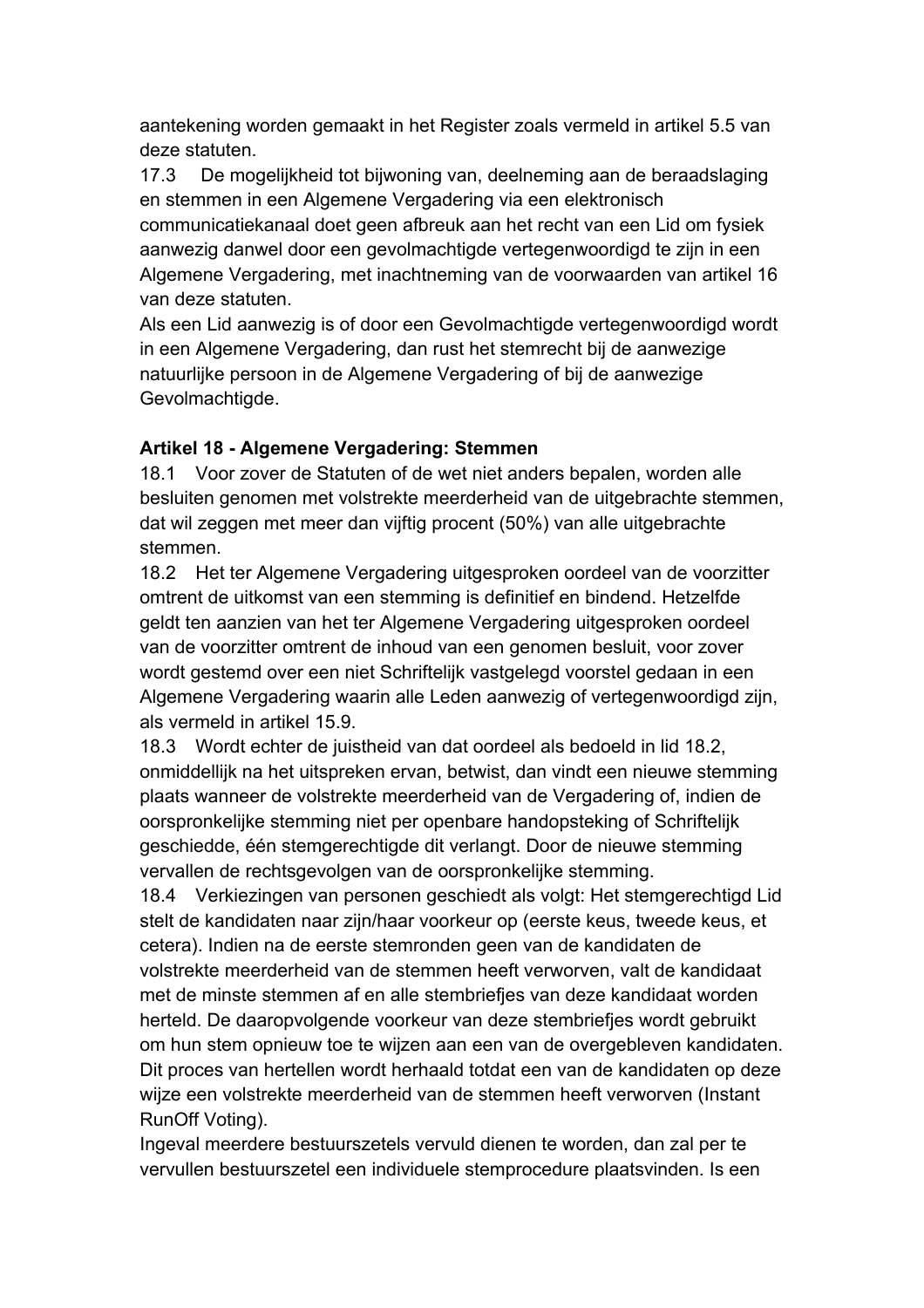kandidaat gekozen voor een bestuurszetel, dan is hij/zij niet meer verkiesbaar voor een andere bestuurszetel.

18.5 Indien de stemmen staken over andere onderwerpen dan verkiezing van personen dan is het voorstel verworpen.

18.6 De voorzitter besluit over de stemmethode. Er kan Schriftelijk gestemd worden of per openbare handopsteking. Indien het een verkiezing van personen betreft zal de stemming Schriftelijk plaatsvinden. De voorzitter is gerechtigd om te bepalen dat ook de stemming ten aanzien van andere zaken Schriftelijk zal geschieden. Schriftelijke stemming als bedoeld in dit artikel geschiedt bij gesloten, ongetekende briefjes. Besluitvorming bij acclamatie is mogelijk, tenzij een stemgerechtigde schriftelijke stemming of stemming via openbare handopsteking verlangt.

Elk Lid heeft hetzij de mogelijkheid zijn stem uit te brengen aanwezig in de Algemene Vergadering hetzij de mogelijkheid zijn stem uit te brengen via het elektronisch communicatiekanaal gericht aan de vereniging. Een inkomende stem via het elektronisch communicatiekanaal is slechts geldig indien deze stem is ontvangen gedurende de tijd die is opengesteld voor verkiezingen tijdens de Algemene Vergadering.

18.7 Onthouding van stemmen en ongeldige stemmen worden geacht niet te zijn uitgebracht. Alle stemmen, geldig en ongeldig en alle onthoudingen, zullen worden genotuleerd.

#### **Artikel 19 - Algemene Vergadering: Voorzitter. Notulen**

19.1 De Algemene Vergaderingen worden geleid door de voorzitter van het Bestuur; indien de voorzitter van het Bestuur afwezig is zal het Bestuurslid dat het langst in functie is, optreden als voorzitter.

19.2 Indien er geen voorzitter is aangewezen, overeenkomstig het bepaalde in lid 19.1, zal de Vergadering zelf in het voorzitterschap voorzien. Tot dat moment zal de in leeftijd oudste ter vergadering aanwezige natuurlijke persoon, die Lid is van de vereniging of vertegenwoordiger is van een Lid van de vereniging (als bedoeld in artikel 16.4 sub b, c, en d), optreden als voorzitter.

19.3 Het Bestuur houdt van de genomen besluiten aantekening. Indien het Bestuur niet ter Vergadering aanwezig is, zal de voorzitter van de Vergadering het Bestuur zo spoedig mogelijk na de Vergadering voorzien van een exemplaar van de tekst van de genomen besluiten. De aantekeningen worden toegankelijk gemaakt voor inzage op de website van de vereniging.

# **Artikel 20 - Algemene Vergadering: Besluitvorming buiten vergadering**

20.1 Schriftelijke door de Leden buiten Vergadering genomen besluiten, hebben dezelfde rechtskracht als in Vergadering genomen besluiten, mits zulks geschiedt nadat het Bestuur daarvan op de hoogte is gesteld en met